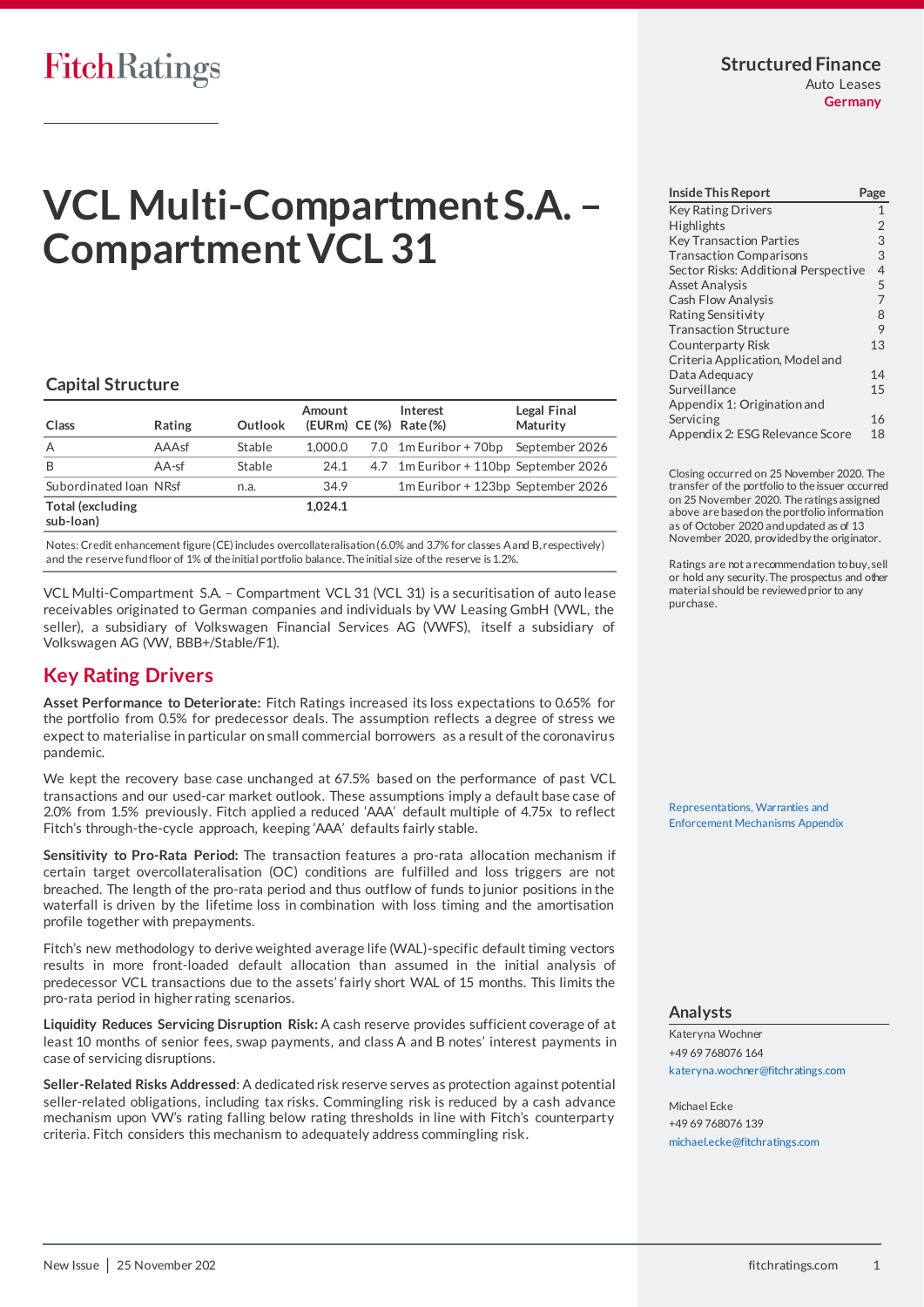# <span id="page-1-0"></span>**Highlights**

| Effect                | Highlight                                                                                                                                                                                                                                                                                                                                                                                                                                                                                        |
|-----------------------|--------------------------------------------------------------------------------------------------------------------------------------------------------------------------------------------------------------------------------------------------------------------------------------------------------------------------------------------------------------------------------------------------------------------------------------------------------------------------------------------------|
| $\pm$                 | WAL-Specific Default Timings: Class B notes' higher expected rating than predecessor<br>transactions reflects the update of Fitch's Consumer ABS Rating Criteria. A new methodology<br>to derive WAL-specific default timing vectors, assumed when cash flow modelling a<br>transaction, results in more front-loaded default allocation than the allocation assumed in the<br>initial analysis of the predecessor VCL transactions (see Fitch Ratings Updates Consumer<br>ABS Rating Criteria). |
|                       | Lower Class B Initial OC: Different from the predecessor deals, class B notes' initial OC is<br>3.7% (down by 30bp). Overall, the rating impact of this structural change is limited as it<br>reduces cash outflows to the subordinated loan given unchanged target OC levels and<br>sequential amortisation from closing (see Capital Structure and Credit Enhancement).                                                                                                                        |
| Neutral               | Structure Comparable to Prior Transactions: This transaction is the second securitisation<br>this year by the originator. We expect the transactions to be collateralised with comparable<br>credit-quality assets, and to use almost identical structure (with the exception of class B<br>notes' initial OC discussed above).                                                                                                                                                                  |
|                       | Additional Coronavirus Sensitivity Analysis: Fitch has added a Coronavirus Sensitivity<br>Analysis (see Rating Sensitivity) that contemplates a more severe and prolonged economic<br>stress caused by severe lockdown measures as in 1H20, before a halting recovery begins in<br>2Q21. Under this severe scenario, Fitch expects the class A and B notes' rating to remain<br>unchanged.                                                                                                       |
| Neutral               | Standard Auto Lease Pool: The portfolio consists of German auto lease receivables with a<br>WA seasoning of 10 months, WA remaining term of 30 months and 91% exposure to new<br>vehicles. The pool composition is similar to previous German VCL transactions, as shown in<br>the Transaction Comparison table.                                                                                                                                                                                 |
| Neutral               | Minimal Credit Impact from ESG: The highest level of ESG credit relevance is a score of '3',<br>meaning that ESG issues are credit neutral or have only a minimal credit impact on the<br>transaction, either due to their nature or the way in which they are being managed (see ESG<br>Navigator in Appendix 2).                                                                                                                                                                               |
| Neutral               | Minimum Euribor Exposure: The planned, reformed Euribor, which is based on a hybrid<br>calculation, complies with the benchmark regulation (see Uneven IBOR Progress Leaves Key<br>Uncertainties for Structured Finance (October 2019)), so the phase-out risk is lower than for<br>Libor. However, fall-back provisions are still important to cover developments that could lead<br>to a discontinuation of Euribor (see Euribor Fall-Back Provisions).                                        |
| Source: Fitch Ratings |                                                                                                                                                                                                                                                                                                                                                                                                                                                                                                  |

## **Euribor Exposure**

| Assets                  | Rated notes           | <b>Hedges</b>                                            |
|-------------------------|-----------------------|----------------------------------------------------------|
| 100% fixed instalments. | Reference 1m Euribor. | The fixed-rate asset will be<br>swapped into 1m Euribor. |

Source: Fitch Ratings, VCL 31

#### **Key Rating Driver (Negative/Positive/Neutral)**

| Rating                |                                                              |  |  |
|-----------------------|--------------------------------------------------------------|--|--|
| Impact                | Key Rating Driver                                            |  |  |
|                       | Negative Asset Performance to Deteriorate                    |  |  |
|                       | Negative Sensitivity to Pro-Rata Period                      |  |  |
| Positive              | <b>Liquidity Reduces Servicing</b><br><b>Disruption Risk</b> |  |  |
| Positive              | Seller-Related Risks Addressed                               |  |  |
| Source: Fitch Ratings |                                                              |  |  |

**Applicable Criteria**

[Global Structured Finance Rating Criteria](https://app.fitchconnect.com/search/research/article/RPT_10126475)  [\(June 2020\)](https://app.fitchconnect.com/search/research/article/RPT_10126475) [Consumer ABS Rating Criteria](https://app.fitchconnect.com/search/research/article/RPT_10142225)  [\(November 2020\)](https://app.fitchconnect.com/search/research/article/RPT_10142225) [Structured Finance and Covered Bonds](https://app.fitchconnect.com/search/research/article/RPT_10108544)  [Counterparty Rating Criteria \(January 2020\)](https://app.fitchconnect.com/search/research/article/RPT_10108544) [Structured Finance and Covered Bonds](https://app.fitchconnect.com/search/research/article/RPT_10108546)  [Counterparty Rating Criteria: Derivative](https://app.fitchconnect.com/search/research/article/RPT_10108546)  [Addendum \(January 2020\)](https://app.fitchconnect.com/search/research/article/RPT_10108546)  **Structured Finance and Covered Bonds** [Interest Rate Stresses Rating Criteria](https://app.fitchconnect.com/search/research/article/RPT_10141992)  [\(November 2020\)](https://app.fitchconnect.com/search/research/article/RPT_10141992)

#### **Related Research**

[Global Economic Outlook \(September 2020\)](https://app.fitchconnect.com/search/research/article/RPT_10135033) [Germany \(November 2020\)](https://app.fitchconnect.com/search/research/article/RPT_10142728) [Fitch Ratings Coronavirus Scenarios: Baseline](https://app.fitchconnect.com/search/research/article/RPT_10135320) 

[and Downside Cases](https://app.fitchconnect.com/search/research/article/RPT_10135320) – Update [\(September 2020\)](https://app.fitchconnect.com/search/research/article/RPT_10135320) Coronavirus to [Weaken German ABS Asset](https://app.fitchconnect.com/search/research/article/PR_10121569) 

[Performance](https://app.fitchconnect.com/search/research/article/PR_10121569) (May 2020) [Uneven IBOR Progress Leaves Key](https://app.fitchconnect.com/search/research/article/PR_10091283) 

[Uncertainties for Structured Finance](https://app.fitchconnect.com/search/research/article/PR_10091283)  [\(October 2019\)](https://app.fitchconnect.com/search/research/article/PR_10091283)

[German Diesel ABS Risks May Be Easing, but](https://app.fitchconnect.com/search/research/article/PR_10066989)  [Have Not Disappeared \(March 2019\)](https://app.fitchconnect.com/search/research/article/PR_10066989)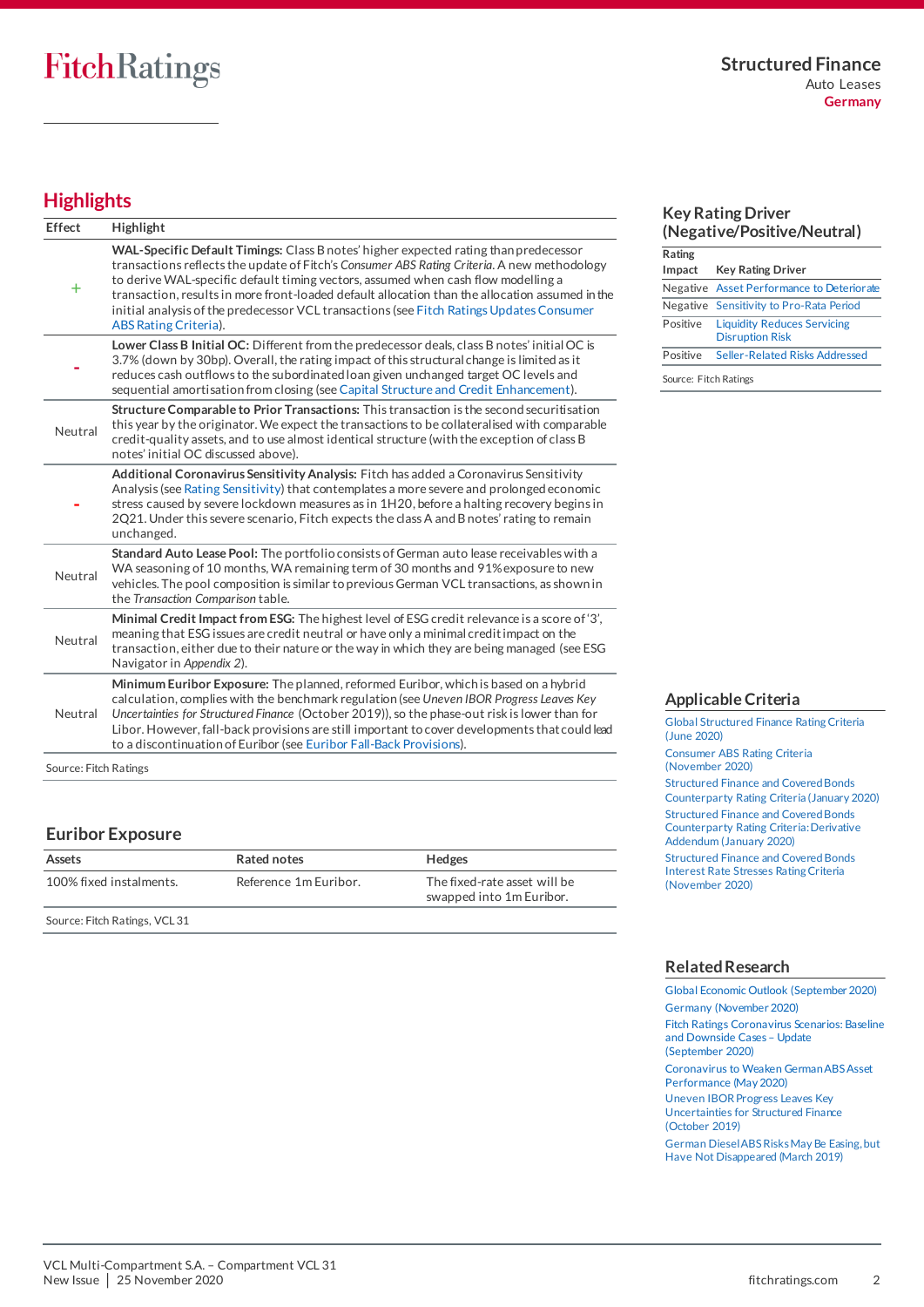# <span id="page-2-0"></span>**Key Transaction Parties**

Please se[e counterparty risk section](#page-11-0) for more detail.

#### **Key Transaction Parties**

| Role                                                   | Name                                                                                                          | <b>Fitch Rating</b>                      |
|--------------------------------------------------------|---------------------------------------------------------------------------------------------------------------|------------------------------------------|
| <b>Issuer</b>                                          | VCL Multi-Compartment S.A. - Compartment VCL31 Not rated                                                      |                                          |
| Originator, seller and servicer                        | Volkswagen Leasing GmbH                                                                                       | Not rated                                |
| Security trustee                                       | Intertrust Trustees GmbH                                                                                      | Not rated                                |
| Data protection trustee                                | Data Custody Agent Services B.V.                                                                              | Not rated                                |
| Subordinated lender                                    | Volkswagen Financial Services AG                                                                              | Not rated                                |
| Account bank, paying and<br>calculation agent          | The Bank of New York Mellon                                                                                   | $AA/Stable/F1+$                          |
| Arranger                                               | Credit Agricole Corporate and Investment Bank                                                                 | A+/Negative/F1                           |
| Joint lead managers and<br>bookrunners                 | Credit Agricole Corporate and Investment Bank<br><b>MUFG Securities EMEA plc</b><br><b>RBC Europe Limited</b> | A+/Negative/F1<br>Not rated<br>Not rated |
| Swap provider                                          | ING Bank N.V.                                                                                                 | AA-/Negative/F1+                         |
| Reference entity for remedial<br>action on commingling | Volkswagen AG                                                                                                 | BBB+/Stable/F1                           |

Note: The Bank of New York Mellon's Frankfurt branch acts as account bank. The London branch acts as the paying and calculation agent. Both branches have a pass-through rating from the parent entity. Source: Fitch Ratings, VCL 31

## <span id="page-2-1"></span>**Transaction Comparisons**

Next to the predecessor transaction, VCL 30, the comparison table includes two captive German auto loan deals. As no residual value (RV) is securitised, VCL's portfolio credit risk could be compared to an auto loan portfolio, though not identical given the customer and product characteristics.

## **Transaction Comparison**

|                                   | Compartment S.A. -<br><b>VCL 31</b> | <b>VCL Multi-</b><br><b>VCL Multi- Compartment</b><br>$S.A. -$<br>Compartment Compartment<br><b>VCL30</b> | <b>Silver Arrow</b><br>11 | Bavarian Sky<br>S.A.,<br>S.A. Compartment<br>Compartment German Auto<br>Loans 10 |
|-----------------------------------|-------------------------------------|-----------------------------------------------------------------------------------------------------------|---------------------------|----------------------------------------------------------------------------------|
| Type                              | <b>Static</b>                       | Static                                                                                                    | Static                    | <b>Static</b>                                                                    |
| Closing date                      | November 2020                       | <b>March 2020</b>                                                                                         | May 2020                  | May 2020                                                                         |
| Seller                            | <b>VWL</b>                          | <b>VWL</b>                                                                                                | Mercedes-<br>Benz Bank    | <b>BMW Bank</b><br>GmbH                                                          |
| Issuance volume (EURm)            | 1,024.1                             | 960.0                                                                                                     | 1,889.9                   | 756.8                                                                            |
| Class A - rating                  | AAAsf                               | AAAsf                                                                                                     | AAAsf                     | AAAsf                                                                            |
| Class A - amount (EURm)           | 1,000.0                             | 941.0                                                                                                     | 1,748.2                   | 700.0                                                                            |
| Class $A - CE$ (%)                | 7.0                                 | 6.9                                                                                                       | 8.0                       | 8.0                                                                              |
| Class $B$ - rating                | $AA-sf$                             | $A + sf$                                                                                                  |                           |                                                                                  |
| Class B - amount (EURm)           | 24.1                                | 19.0                                                                                                      |                           |                                                                                  |
| Class $B - CE (%)$                | 4.7                                 | 5.0                                                                                                       |                           |                                                                                  |
| Portfolio summary as of closing   |                                     |                                                                                                           |                           |                                                                                  |
| Type of receivables               | Auto leases                         | Auto leases                                                                                               | Auto loans                | Auto loans                                                                       |
| Total outstanding balance (EURm)  | 1.064                               | 1,000                                                                                                     | 1.890                     | 757                                                                              |
| Number of receivables             | 130,378                             | 109,798                                                                                                   | 94.642                    | 37,722                                                                           |
| Average outstanding balance (EUR) | 8,160                               | 9,108                                                                                                     | 19,670                    | 20,061                                                                           |
| WA seasoning (months)             | 10                                  | 8                                                                                                         | 18                        | 6                                                                                |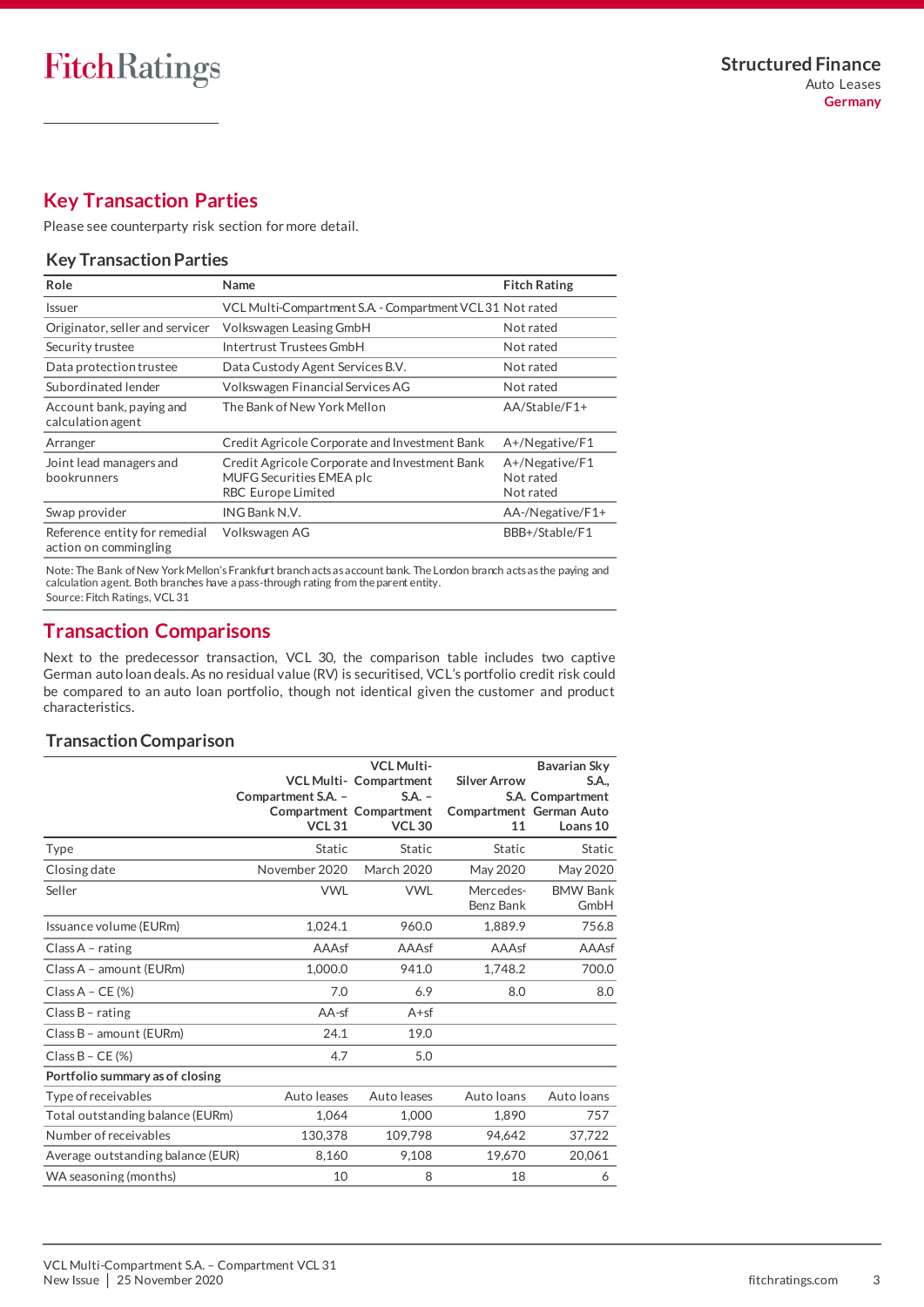## **Transaction Comparison (Cont.)**

|                            |                    | <b>VCL Multi-</b>             |                         | Bavarian Sky     |
|----------------------------|--------------------|-------------------------------|-------------------------|------------------|
|                            |                    | <b>VCL Multi- Compartment</b> | <b>Silver Arrow</b>     | S.A.,            |
|                            | Compartment S.A. - | $S.A. -$                      |                         | S.A. Compartment |
|                            |                    | Compartment Compartment       | Compartment German Auto |                  |
|                            | <b>VCL 31</b>      | <b>VCL30</b>                  | 11                      | Loans 10         |
| WA remaining term (months) | 30                 | 32                            | 31                      | 39               |
| Age of vehicle (%)         |                    |                               |                         |                  |
| New vehicles               | 90.8               | 92.7                          | 43.0                    | 44.3             |
| Used/demo vehicles         | 9.2                | 7.3                           | 57.0                    | 55.7             |
| Debtor type (%)            |                    |                               |                         |                  |
| Private                    | 19.8               | 14.6                          | 56.1                    | 73.4             |
| Commercial                 | 80.2               | 85.4                          | 43.9                    | 26.6             |
| Type of repayment          |                    |                               |                         |                  |
| Direct debit payments      | 98.9               | 98.4                          | 100.0                   | 99.9             |
| Fitch assumptions (%)      |                    |                               |                         |                  |
| Cumulative default rate    | 2.0                | 2.0 <sup>a</sup>              | 2.0                     | 2.3              |
| assumption                 |                    |                               |                         |                  |
| Recovery rate assumption   | 67.5               | 67.5                          | 70.0                    | 65.0             |
| Prepayment rate assumption | 4.0                | 4.0                           | 9.0                     | 15.0             |
|                            |                    |                               |                         |                  |

a This assumption increased to 2.0% from 1.5% following the review of assumptions regarding the impact of the coronavirus outbreak.

Source: Fitch Ratings

## <span id="page-3-0"></span>**Sector Risks: Additional Perspective**

## **Key Sector Risks**

| Sector or asset<br>outlook | Fitch's 2020 asset outlook for the consumer ABS is negative.                                                                                                                                                                                                                                                                                                                                                                                                                                                                                                                                                                                                                                                                                                                                                                                                                                                                                                                                                             |
|----------------------------|--------------------------------------------------------------------------------------------------------------------------------------------------------------------------------------------------------------------------------------------------------------------------------------------------------------------------------------------------------------------------------------------------------------------------------------------------------------------------------------------------------------------------------------------------------------------------------------------------------------------------------------------------------------------------------------------------------------------------------------------------------------------------------------------------------------------------------------------------------------------------------------------------------------------------------------------------------------------------------------------------------------------------|
|                            | Macro or sector risks In Fitch's opinion, unemployment levels and GDP growth rates are key drivers of<br>consumer ABS performance. As most of the portfolio comprises micro, small and<br>medium-sized companies, the corporate insolvency rate rather than unemployment<br>rate is the main driver of the performance for VCL 31. Corporate insolvencies in<br>Germany are at historic lows but Fitch expects it to increase once the forbearance<br>measures and postponement of insolvency declaration are lifted. While we<br>acknowledge downside risks, we currently do not expect any material decline in<br>used car prices in Germany in the near to medium term.                                                                                                                                                                                                                                                                                                                                               |
| Relevant research          | Fitch forecasts GDP to contract by 5.7% in 2020 followed by growth of 4.7% in 2021.<br>The agency forecasts unemployment to increase from 3.2% at end-2019 to 4.2% and<br>4.9% in 2020 and 2021, respectively (see Fitch's Rating Report for Germany<br>(November 2020)).                                                                                                                                                                                                                                                                                                                                                                                                                                                                                                                                                                                                                                                                                                                                                |
|                            | Fitch updated its base-case and downside scenario assumptions concerning the<br>pandemic and related lockdown measures development, as outlined in Fitch Ratings<br>Coronavirus Scenarios: Baseline and Downside Cases - Update (September 2020). The<br>second wave of coronavirus infections led to a second lockdown in Germany. In<br>contrast to the lockdown in 1H20, the current lockdown primarily affects<br>gastronomy, entertainment and service businesses. Hotel and restaurant industry<br>accounts for 1.6% of VCL31's final portfolio. Services other than financial and public<br>services account for 15% of the portfolio. While we acknowledge that some of these<br>lessees may run into financial difficulties, there is material government support for<br>these industries. We therefore view the risk that some of these lessees may not be<br>able to meet their obligations under the lease contracts to be adequately addressed<br>by our asset assumptions (see Portfolio Credit Analysis). |
| Source: Fitch Ratings      |                                                                                                                                                                                                                                                                                                                                                                                                                                                                                                                                                                                                                                                                                                                                                                                                                                                                                                                                                                                                                          |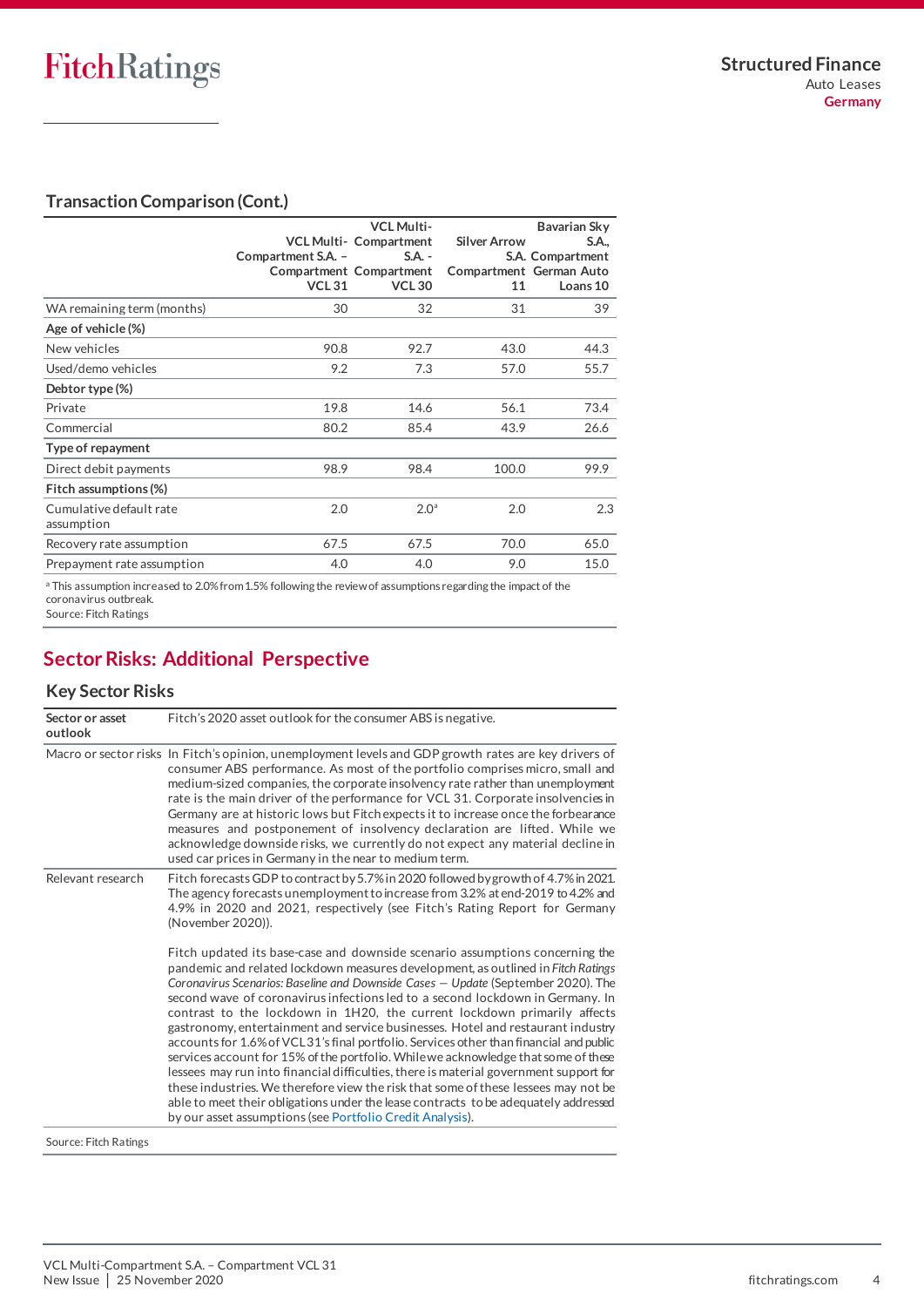## <span id="page-4-0"></span>**Asset Analysis**

### **Key Asset Eligibility Criteria**

**Description**

Lease contracts are denominated in euros, monthly payment.

Lease contracts are legally valid, binding agreements and governed by German law.

More than 95% of leased vehicles are VW, Audi, SEAT, Skoda or VW Nutzfahrzeuge vehicles

No insolvency proceedings have been initiated against the lessee at closing.

Leased vehicles are situated in Germany, which is assumed to be fulfilled if the lessee is resident in Germany.

Receivables are free from rights of third parties and of defences and set-off claims of lessees.

No terminations have occurred or are pending.

No lease receivable was overdue as of the cut-off date (lessees on coronavirus-related payment holidays are considered overdue).

On the cut-off date, at least two lease instalments have been paid in respect of each of the lease contracts.

Lease contracts require substantially equal monthly payments to be made within 12-60 months from origination.

The total amount of lease receivables attributable to any single lessee will not exceed 0.5% of aggregate discounted receivables balance at the cut-off date.

Source: Fitch Ratings, VCL 31

The key asset eligibility criteria are unchanged from VCL 30.

#### **Portfolio Summary**

The lease contracts finance vehicles manufactured by the Volkswagen Group, including VW, Audi, SEAT, Skoda and VW Nutzfahrzeuge vehicles, as well as a smaller portion of cars produced by other brands. The final portfolio's characteristics as of end-October 2020 are shown in the [Transaction Comparison](#page-2-1) section. Portfolio concentrations are shown in the margin on this page.

The final portfolio characteristics and concentrations are comparable to the VCL 29 and VCL 30 portfolio characteristics at closing. The VCL 31 final portfolio is well diversified in terms of single obligors, geographical distribution and industry sectors of the lessees, according to VWL's classifications.

#### <span id="page-4-1"></span>**Portfolio Credit Analysis**

#### *Loss Risk*

.

As VWL neither provides default nor recovery vintage data, Fitch used the available information in reverse order, compared to its standard approach.

- Firstly, a base-case loss rate was set, based on VWL's total leasing book loss data.
- Secondly, a base-case recovery rate was set, based on data from previous VCL transactions and the experience of the servicer's collection department.
- Thirdly, a lifetime default rate was implicitly derived from the set lifetime loss and recovery rates.

Loss data from VWL have been provided, reflecting write-offs according to the originator's accounting policy. These data are consistent with the loss definition in the transaction, on which the triggers are based. Recovery collections that are received after the lease has been writte n off belong to VWL, according to the servicing agreement. The loss rate data for historical originations of VWL are shown below.

#### **Final Portfolio Concentrations**

|                                                                                                      | % of total |
|------------------------------------------------------------------------------------------------------|------------|
| Largest 20 customers (% of<br>outstanding discounted<br>balance)                                     | 1.15       |
| Largest regional concentration<br>(North Rhine-Westphalia, %of<br>outstanding discounted<br>balance) | 22.6       |
| Largest industry<br>concentration (public sector,<br>% of outstanding discounted<br>balance)         | 19.0       |
| Closed-end contracts (% of<br>outstanding balance) $1$                                               | 99.8       |
| Diesel share (% of outstanding<br>discounted balance)                                                | 61.4       |
| Source: Fitch Ratings, VCL 31                                                                        |            |

<sup>&</sup>lt;sup>1</sup> Upon return of the car, the residual value risk is borne by the dealer (or VWL).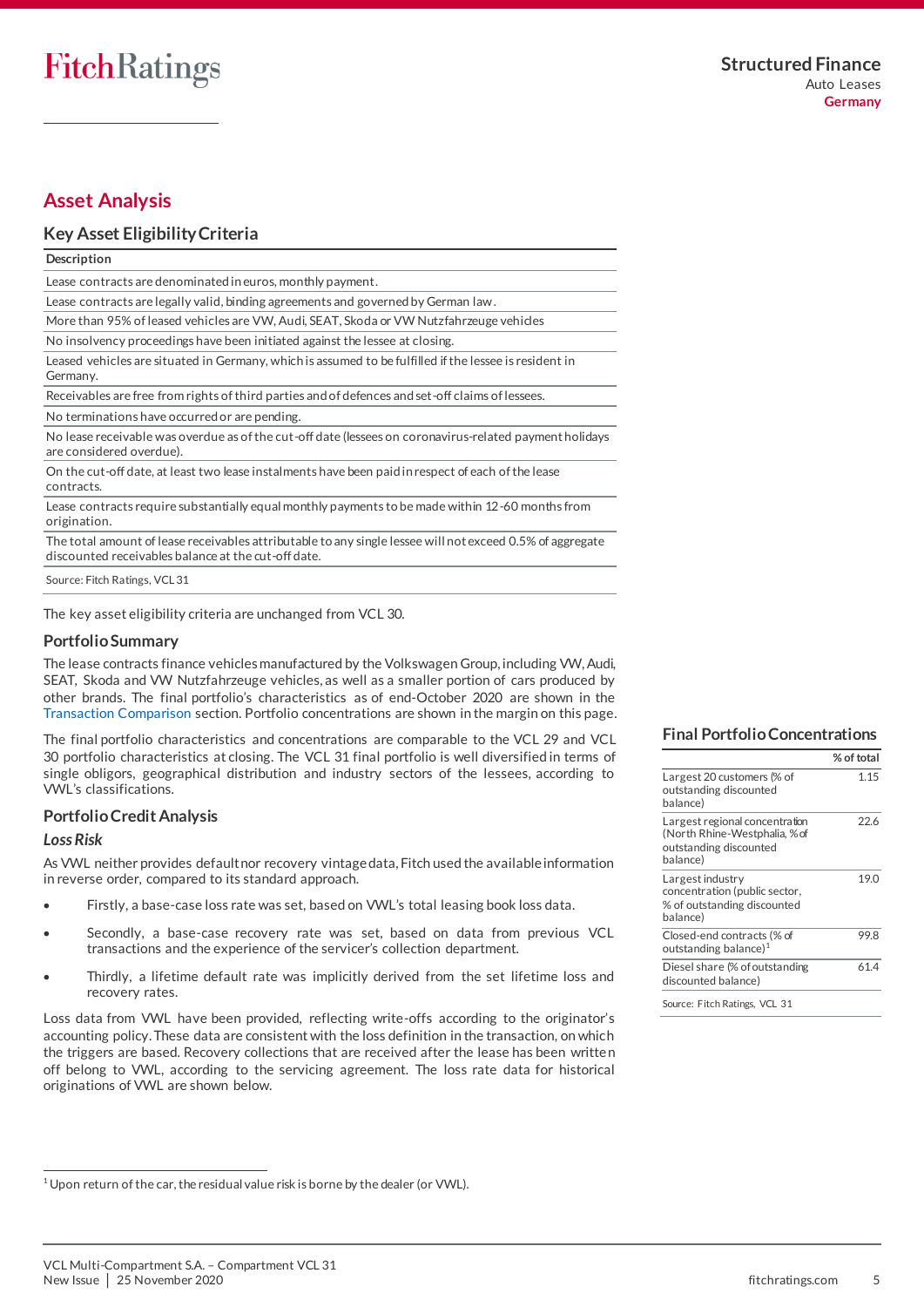

#### **VWL's Yearly Loss Vintages**



Note: 2020 originations are not in the chart as the number of observations is not yet sufficient to create an annualized curve

Source: Fitch Ratings, VW Leasing GmbH

Loss vintage curves have been improving, which Fitch believes is mainly due to the continue d benign economic environment in Germany in recent years, and VWL's robust underwriting and collection processes. We expect corporate insolvency rates, one of the key performance drivers, to increase. Based on these factors and considering a deterioration of the German economy , Fitch has set its base-case loss rate assumption to 0.65%. In our baseline scenario, we do not expect the asset performance to deteriorate towards the financial crisis vintages as we expect the economy to recover faster than previously.

#### *Defaults and Recovery Rates*

Fitch has not been provided with recovery information on VWL's total book. The agency therefore derived its recovery assumption from default and loss information contained in previous VCL and peer transactions' investor reporting. Fitch has applied a recovery rate base case assumption of 67.5%. This results in a default base-case assumption of 2.0%. Fitch views the default rate as comparable to peer transactions.

#### **Expectations (%)**

|                       | Default rate expectation Recovery rate expectation Loss rate expectation |      |
|-----------------------|--------------------------------------------------------------------------|------|
| Base case             | 675                                                                      | 0.65 |
| Source: Fitch Ratings |                                                                          |      |

The agency has stressed its assumptions in higher rating scenarios to account for the impact of an unexpected further economic deterioration on the transaction's cash flows.

In line with its criteria, Fitch has applied a lower-to-median multiple to the 2.0% default rate expectation (4.75x for 'AAA', 3.5x for 'AA-'). The default multiple reflects that our base-case assumption now includes a degree of stress and Fitch's through-the-cycle rating approach and is therefore lower than for VCL 30 at closing.

To derive the stressed recovery haircut, the agency considered the expected (base-case) recoveries, the secured nature of the assets and VWL's robust recovery processes as key determining factors. Fitch derived a lower-to-median recovery haircut ('AAA': 45%; 'AA-': 33%).

#### **Stressed Assumptions (%)**

|                       | <b>Rating Default Rate</b> | <b>Rating Recovery Rate</b> | <b>Rating Loss Rate</b> |
|-----------------------|----------------------------|-----------------------------|-------------------------|
| AAA                   | 9.5                        | 37 1                        | 5.0                     |
| AA-                   |                            | 45.2                        | 3.8                     |
| Source: Fitch Ratings |                            |                             |                         |

#### *Diesel Considerations*

A short-term direct risk from potential driving restrictions in German cities is minimal as the pool at hand is largely backed by new cars equipped with EURO6-compliant Diesel engines (see [German Diesel ABS Risks May Be Easing, but Have Not Disappeared\).](https://app.fitchconnect.com/search/research/article/PR_10066989)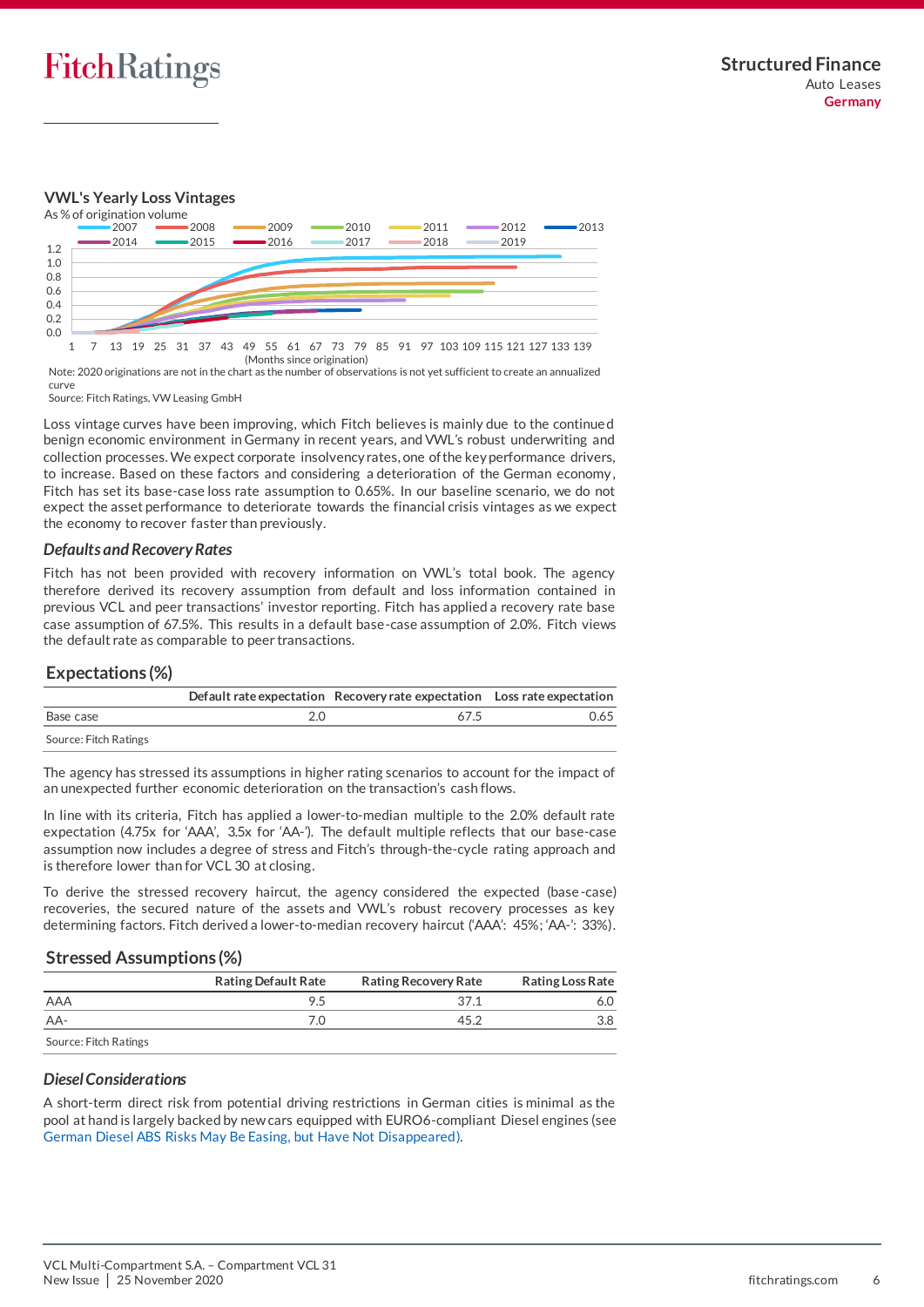We consider the risks adequately reflected in our recovery rate and stress assumptions and did not adjust our recovery rate expectations and stresses to account for the share of dieselpowered vehicles in the portfolio.

#### **Prepayment Risk**

Fitch derived its base-case prepayment assumption using data from previous VCL transactions and peer transactions, as the originator has not provided the agency with overall book data on prepayments.

Prepayments in earlier VCL transactions hardly exceed an annualised rate of 4%, which is the figure Fitch assumed as its base-case assumption for VCL 31. This was then stressed to test the impact of high and low prepayments in the respective rating scenarios. For example, the base case was multiplied by 1.5x in the 'AAA' scenario. Due to the very low historically observed prepayments, Fitch also tested a scenario with zero prepayments.

The lease contracts do not contain provisions that allow customers to prepay a contract so prepayments are at the discretion of VWL. If a prepayment is granted, customers are generally obliged to settle the outstanding instalments, comprising both principal and interest, in full. VWL may, however, waive part of the repayment amount out of courtesy to the customer. In such cases, VWL would need to indemnify the issuer for any associated reduction in the principal balance.

## <span id="page-6-0"></span>**Cash Flow Analysis**

#### Default and Loss Rating Rates vs. Initial CE and Target OC



#### Source: Fitch Ratings

Fitch used its proprietary cash flow model to test whether the available cash flows were sufficient to enable timely payment of interest and ultimate payment of principal on the notes in various stress scenarios.

Defaults were allocated using the default timings, determined based on the portfolio's WAL and Fitch's assumed base-case prepayment rate, as outlined in its *Consumer ABS Rating Criteria*. The recovery timing was derived from lease-by-lease default and loss data from previous VCL transactions. The agency assumed that a vehicle is typically sold within six months of default and distributed the recoveries over a six-month period.

The portfolio amortisation was modelled based on the final pool data provided to Fitch. Defaults, recoveries and prepayments were applied as per the stressed assumptions. Interes t income was generated on non-delinquent receivables at a rate equal to the discount rate less the buffer release rate. Available cash was distributed in line with the transaction's waterfall.

Fitch tested the transaction's sensitivity to different default distributions (front-loaded, evenly distributed and back-loaded), combined with high or low prepayments as well as rising, decreasing or stable interest rates.

The transaction is particularly sensitive to the length of the pro rata period which is determined by the amortisation profile (and assumed prepayments), the lifetime loss as well as the loss timing assumptions. The new methodology regarding WAL-specific default timing determination results in a more front-loaded default allocation assumed in our cash flow model than at the initial analysis of the predecessor deals. All else being equal, the new default timing results in more front-loaded losses and, in turn, in an earlier switch back to sequential note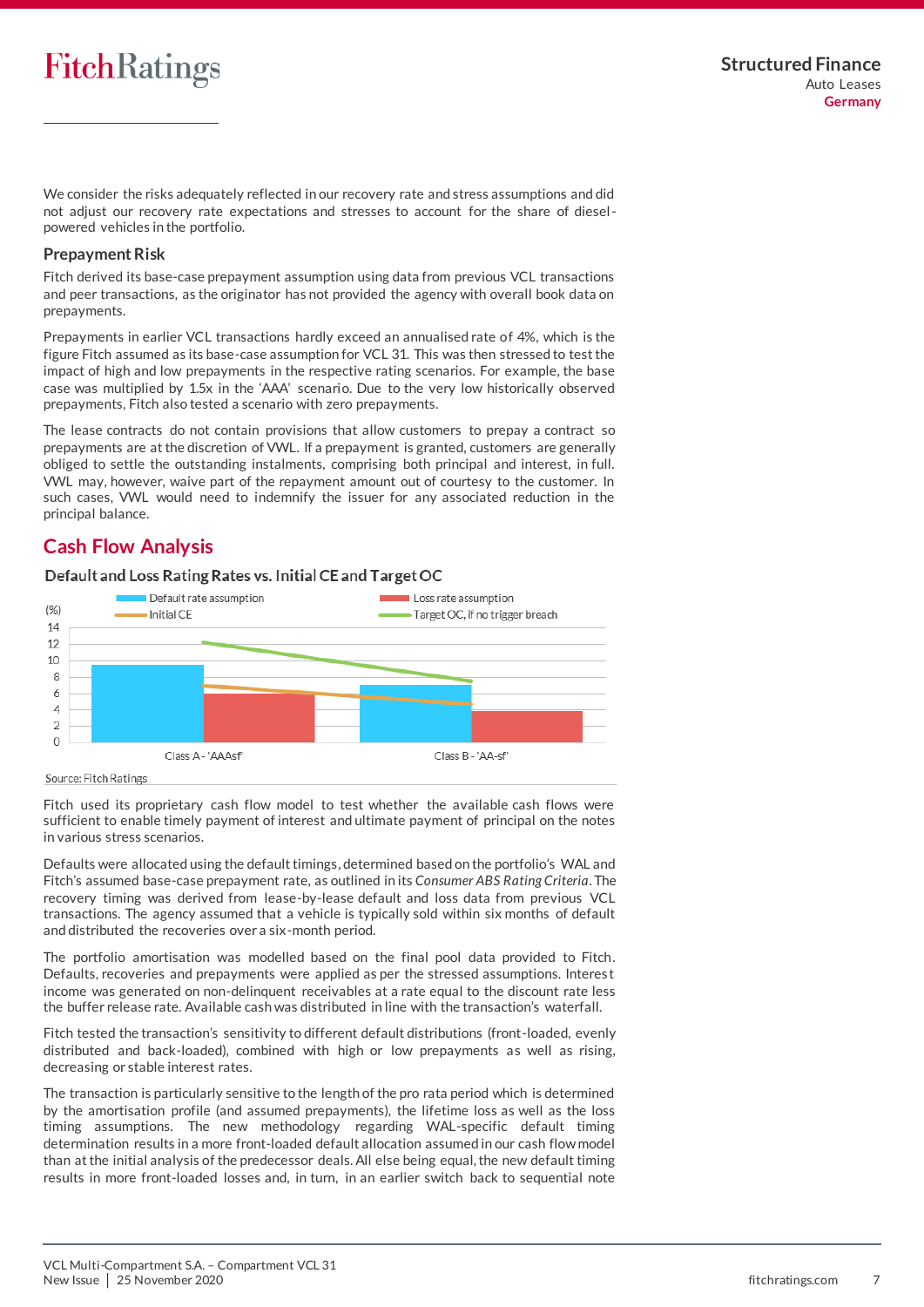amortisation, which has a positive effect on the class A and B notes' rating. In its analysis, Fitch considers a possibility of the reintroduction of coronavirus-related payment holidays, which may hide the actual asset performance for few months.

In Fitch's view, the potential effect of later defaults and recovery collections can be proxied by the notes' rating sensitivity to the write-off timing assumption (se[e Rating Sensitivity\)](#page-7-0).

A high prepayment scenario leads to target OCs being reached sooner and thus an earlier pro rata allocation towards the class B notes and the unrated sub-loan. At the same time, assuming back-loaded losses, a switch (back) to sequential note amortisation occurs later even in a stressed scenario due to the improved loss performance and unchanged cumulative loss triggers compared to previous transactions.

## <span id="page-7-0"></span>**Rating Sensitivity**

#### **Rating Sensitivity**

|                                                                     | Class A    | Class B      |
|---------------------------------------------------------------------|------------|--------------|
| <b>Original Rating</b>                                              | AAAsf      | AA-sf        |
| Increase default base by 10%                                        | AAAsf      | $AA-sf$      |
| Increase default base by 25%                                        | $AA+sf$    | $A + sf$     |
| Increase default base by 50%                                        | AAsf       | <b>Asf</b>   |
| Decrease recovery rate by 10%                                       | AAAsf      | $AA-sf$      |
| Decrease recovery rate by 25%                                       | $AA+sf$    | AA-sf        |
| Decrease recovery rate by 50%                                       | $AA+sf$    | <b>Asf</b>   |
| Default rate increase by 10%,                                       | $AA+sf$    | $AA-sf$      |
| recovery rate decrease of 10%                                       |            |              |
| Default rate increase by 25%,                                       | AAsf       | <b>Asf</b>   |
| recovery rate decrease of 25%                                       |            |              |
| Default rate increase by 50%,                                       | <b>Asf</b> | <b>BBBsf</b> |
| recovery rate decrease of 50%                                       |            |              |
| Base Prepayment set to 9%                                           | AAAsf      | $AA-sf$      |
| Write-off timing set to 9 months post default (up from the original | AAAsf      | $AA-sf$      |
| assumption of 6 months post default)                                |            |              |
| Source: Fitch Ratings                                               |            |              |

**Rating Sensitivities – Upgrade:** Lower-than-expected frequency of defaults or increases in recovery rates could produce lower losses than the base case and could result in positive rating action on the class B notes. For example, a simultaneous decrease of the default base case by 10% and increase of the recovery base case by 10%, all else equal, would lead to an upgrade of the notes to 'AA+sf'.

**Rating Sensitivities – Downgrade:** Prolonged time to a write-off could result in increased prorata length and recovery collections being delayed beyond the notes' legal maturity. Unexpected increases in the frequency of defaults or decreases in recovery rates could produce larger losses than the base case and could result in negative rating action on the notes (see the *Rating Sensitivity* table above).

#### *Coronavirus Downside Scenario Sensitivity*

Fitch has added a coronavirus downside sensitivity analysis that contemplates a more severe and prolonged economic stress caused by intensive social distancing and lockdown measures as in 1H20. This would restrict economic activity and delaying recovery to pre-crisis GDP levels until around the middle of the decade, as outlined in *Fitch Ratings Coronavirus Scenarios: Baseline and Downside Cases – Update* (see *Related Research*). In this downside scenario, Fitch assumes a sharper increase in delinquencies than what was experienced during the financial crisis, leading to an increased default base case of 2.5% compared with 2.0% applied in the baseline scenario. The 'AAA' rating default rate increases to 10% from 9.5%. Under this downside scenario, class A and B notes' ratings would remain unchanged.

The *Rating Sensitivity* section provides insight into the model-implied sensitivities the transaction faces when one assumption is stressed, while holding others equal. The modelling process uses the estimation and stress of these variables to reflect asset performance in a stressed environment. The results below should only be considered as one potential outcome, as the transaction is exposed to multiple dynamic risk factors. It should not be used as an indicator of possible future performance.

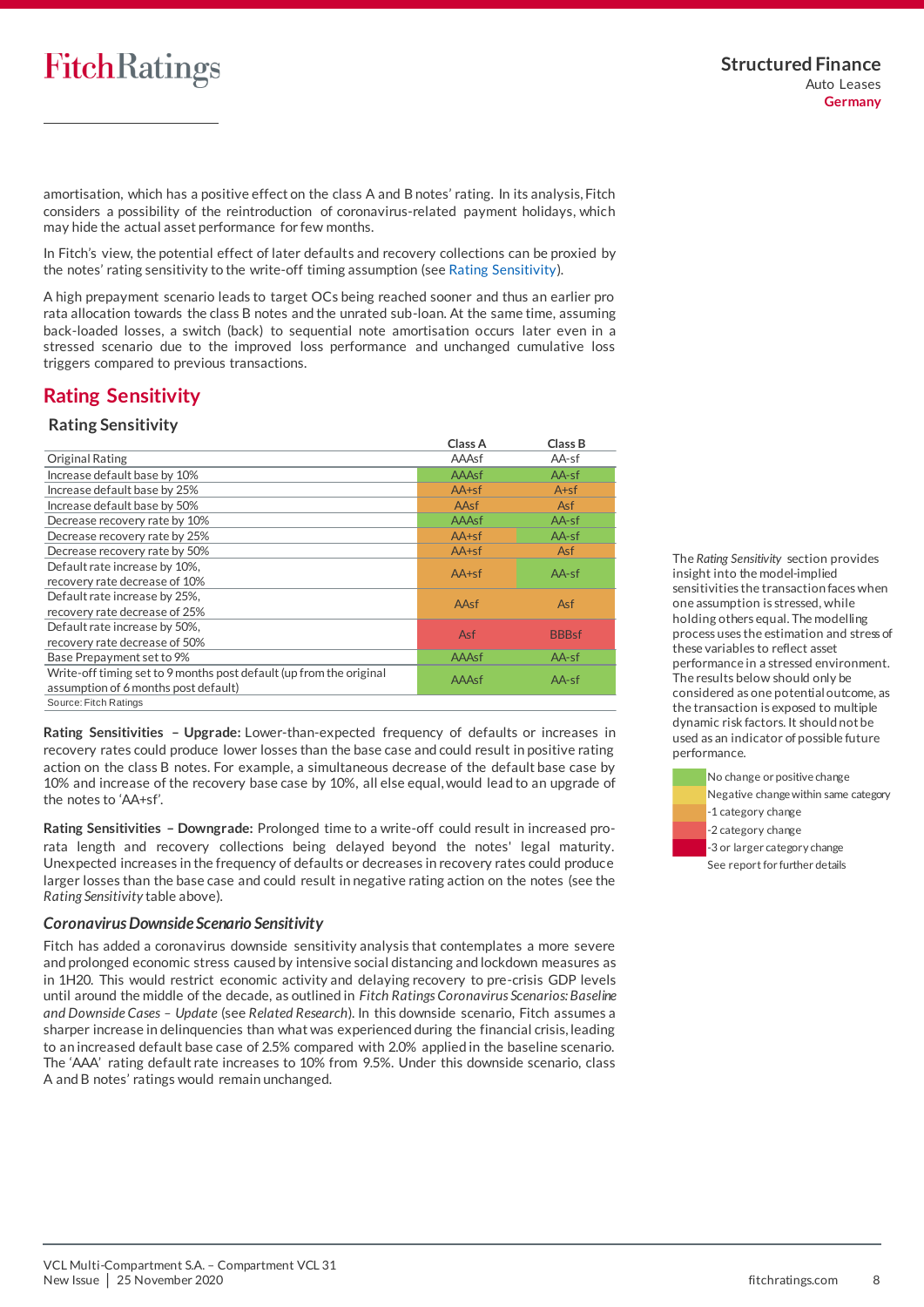# <span id="page-8-0"></span>**Transaction Structure**





Source: Fitch Ratings, VCL 31

#### **Issuer and True Sale**

VCL Multi-Compartment S.A. is a Luxembourg-based securitisation company subject to Luxembourg securitisation law. VCL Master S.A. Compartment 1 (VCL Master) – another Luxembourg-based securitisation company intended to function as a warehousing vehicle – originally acquired certain lease receivables related to selected lease contracts from the seller. At closing, the issuer purchased certain receivables from VWL (transaction one), selling on the authority granted by VCL Master (transaction two). The receivables are the finance portion, which amortises the purchase price of the vehicle to its agreed RV. The RV component itself is not refinanced via VCL 31. Certain other receivables are excluded, for example, payments for contractually agreed maintenance services.

The VAT portion of any payments due from the lessee was excluded from the pool and retained by VWL to be advanced to the tax authorities. To secure the performance of the lease receivables, the security title to the leased vehicles was forwarded to VCL 31. In case of a lessee's default, the issuer will be entitled to the proportion of recovery proceeds equivalent to its funding share in the sum of outstanding lease receivables and the residual value.

#### <span id="page-8-1"></span>**Capital Structure and Credit Enhancement**

At closing, the assets and liabilities appeared as per the table below.

#### **Balance Sheet**

| Assets                                                        | Amount<br>(EURm) | % of total pool | balance Liabilities | Amount<br>(EURm) | % of total pool<br>balance |
|---------------------------------------------------------------|------------------|-----------------|---------------------|------------------|----------------------------|
| Receivables                                                   | 1,063.8          |                 | 100.0 Class A       | 1,000.0          | 94.00                      |
| Cash                                                          | 12.8             |                 | 1.2 Class B         | 24.1             | 2.27                       |
|                                                               |                  |                 | Subordinated Ioan   | 34.9             | 3.28                       |
|                                                               |                  |                 | PPD cash reserve    | 12.8             | 1.20                       |
|                                                               |                  |                 | PPD OC              | 4.8              | 0.45                       |
| <b>Sum</b>                                                    | 1.076.6          | 101.2           |                     | 1.076.6          | 101.2                      |
| PPD: Purchase price discount<br>Source: Fitch Ratings, VCL 31 |                  |                 |                     |                  |                            |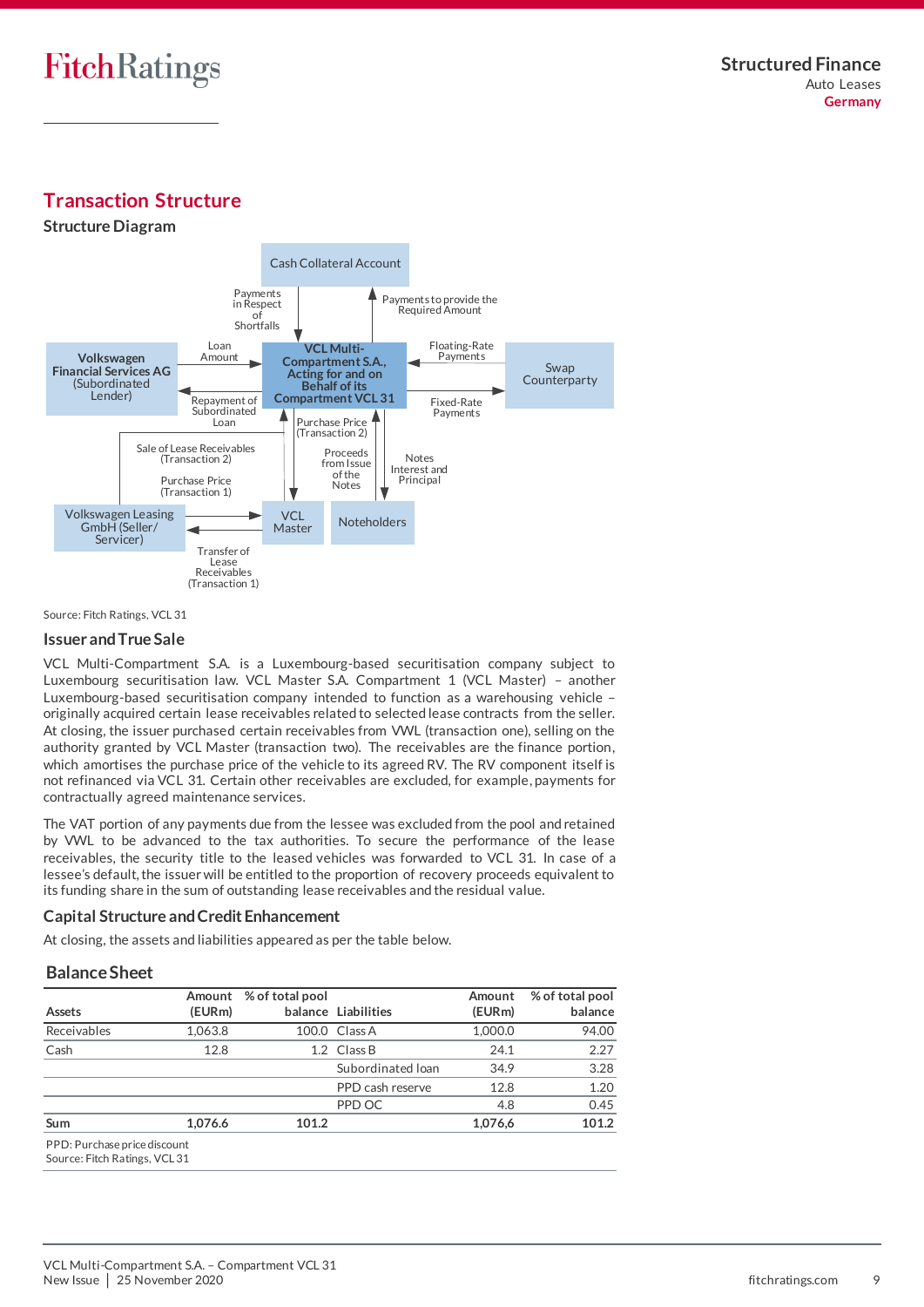The issuance consists of the class A and B notes as well as a subordinated loan. Credit enhancement is provided by OC and the amortising cash reserve. The initial size of the reserve is 1.2%. However, amounts in excess of the 1.0% floor may flow back firstly to the subordinate d lender and secondly to the seller outside the waterfall depending on portfolio performance.

All securitised receivables were discounted with a single discount rate of 5.7016%. The following components have been considered when determining the discount rate.

#### **Discount Rate Calculation**

|                                                 | $(\%)$ |
|-------------------------------------------------|--------|
| Weighted average swap rate (including sub-loan) | 0.18   |
| Servicing fee                                   | 1.00   |
| Senior expenses                                 | 0.03   |
| Subtotal                                        | 1.21   |
| Buffer release rate                             | 4.49   |
| <b>Total</b>                                    | 5.70   |
| Source: Fitch Ratings, VWL                      |        |

As the buffer release rate will be directly released to the seller, the issuer benefits from a discount rate of 1.21% only. Should VWL become insolvent, the buffer release amounts woul d become available to the issuer.

Fitch does not consider the buffer release rate as potential excess spread available for note redemption. This is because, in Fitch's view, structural elements that are relied upon in order to pay timely interest and ultimate principal on the notes cannot be conditional on the occurrence of events like a seller/servicer default.

#### **Reserve Fund**

An amortising cash reserve, which amounts to 1.2% of the discounted receivables' balance, was funded through a purchase price discount (PPD). It is available to cover senior expenses, swap payments and notes' interest. The reserve is subject to a floor, amounting to 1% of the receivables' balance at closing or the outstanding balance of class A and B notes, if lower.

Available funds will top up the reserve fund each period to its target amount. As long as the cumulative net loss trigger is not breached, excess release amounts from the reserve are paid back to the subordinated lender and the seller outside the waterfall. The floor amount can be used for note redemption upon the earlier of the legal final maturity date or the discounted lease balance reaching zero.

There is a further cash reserve (VWL risk reserve) to cover seller-related risks, in particular taxrelated risks mentioned under tax risk. The VWL risk reserve amounts to 1.1% of the discounte d receivables' balance at closing.

#### <span id="page-9-0"></span>**Euribor Fall-Back Provisions**

#### *Assets*

The portfolio is not exposed to Euribor discontinuation because it only consists of fixed-rate leases.

#### *Rated Notes*

VCL 31's servicer will use any (i) officially designated substitute rate, (ii) industry-wide solution, or (iii) generally accepted market practice as substitute for Euribor. If options (i)-(iii) are not available, the servicer will use the overnight index swap. If this is not available either, €STR will be the substitute rate. The servicer will also adjust the spread over the substitute reference rate. Any designated Euribor substitute applies to both the rated notes' reference rate and floating interest rate received on the swap.

#### *Hedges*

At closing, the issuer entered into two swaps to hedge against the fixed-floating interest rate mismatch. While it will receive fixed instalments, its obligations under the notes will be linked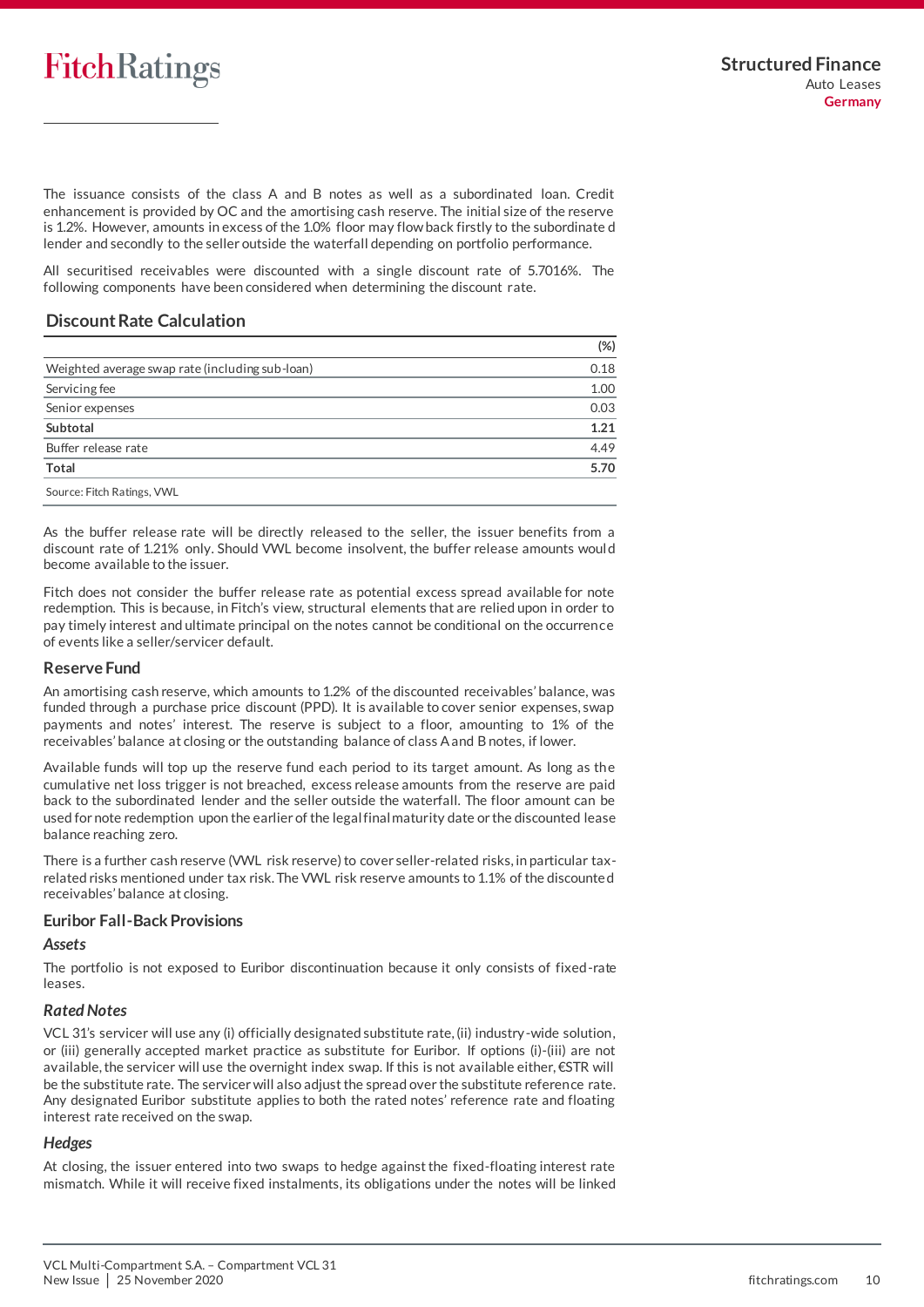to one-month Euribor (determined in accordance with the provisions in the transaction documents described in *Rated Notes* above).

The first swap covers the interest due on the class A notes and the second swap covers interest payments due on the class B notes in exchange for a fixed rate. The floating amounts are subject to a floor of zero. Both swaps are linked to the outstanding balance of the respective notes.

#### **Priority of Payments**

The transaction has a combined waterfall for all collections on outstanding receivables. The amount available to be distributed contains the following positions:

#### **Amount Available for Distribution**

|                               | Collections received by the servicer.                                                                                                 |
|-------------------------------|---------------------------------------------------------------------------------------------------------------------------------------|
|                               | Share of realisation proceeds from vehicles belonging to the issuer.                                                                  |
|                               | Amounts from the general cash reserve.                                                                                                |
|                               | Net swap receipts.                                                                                                                    |
|                               | Investment earnings from the distribution account.                                                                                    |
|                               | Amounts from the VWL risk reserve in case of failure by VWL to pay any secured<br>obligations or in case of a German trade tax event. |
|                               | Less the buffer release amount (provided no insolvency event with respect to VWL has<br>occurred).                                    |
| Source: Fitch Ratings, VCL 31 |                                                                                                                                       |

#### **Transaction Waterfall**

| $1 - 5$ | Taxes, senior expenses and net swap payments other than in case of a swap counterparty<br>default.                  |  |  |  |  |  |
|---------|---------------------------------------------------------------------------------------------------------------------|--|--|--|--|--|
| 6       | Interest class A.                                                                                                   |  |  |  |  |  |
| 7       | Interest class B.                                                                                                   |  |  |  |  |  |
| 8       | General cash reserve up to its required balance.                                                                    |  |  |  |  |  |
| 9       | In case of an increase in German trade tax, to the VWL risk reserve the increased trade tax<br>risk reserve amount. |  |  |  |  |  |
| 10      | Class A principal until class A is at its target size (i.e. target OC class A).                                     |  |  |  |  |  |
| 11      | Class B principal until class B is at its target size (i.e. target OC class B).                                     |  |  |  |  |  |
| 12      | Any subordinated expenses, if not already covered by one of the senior items.                                       |  |  |  |  |  |
| 13      | Interest on the sub-loan.                                                                                           |  |  |  |  |  |
| 14      | Redemption of the sub-loan until reduced to zero.                                                                   |  |  |  |  |  |
| 15      | Remainder to VWL as a final success fee.                                                                            |  |  |  |  |  |
|         | Source: Fitch Ratings, VCL 31                                                                                       |  |  |  |  |  |

#### **Performance Triggers and Note Amortisation**

The notes' targeted balance is set to meet a required OC amount, defined as the excess of the assets (excluding write-offs) over respective liabilities, i.e. the class A and B notes.

Incoming funds will first be used to redeem class A notes until their target OC is achieved. At this point, incoming funds will also amortise class B notes, building up their target OC, while the target OC for class A notes is maintained. As soon as the asset balance has amortised to 10% of the initial balance or upon the occurrence of a servicer replacement event, note amortisation will again be strictly sequential.

Additionally, should a performance trigger recording loss be breached, target OCs will rise, meaning amortisation will again be sequential until the increased target OC is reached. Finally, should losses exceed 1.6% of the initial balance, the notes' amortisation would also become strictly sequential.

Required OC levels are as follows and are unchanged from previous transactions.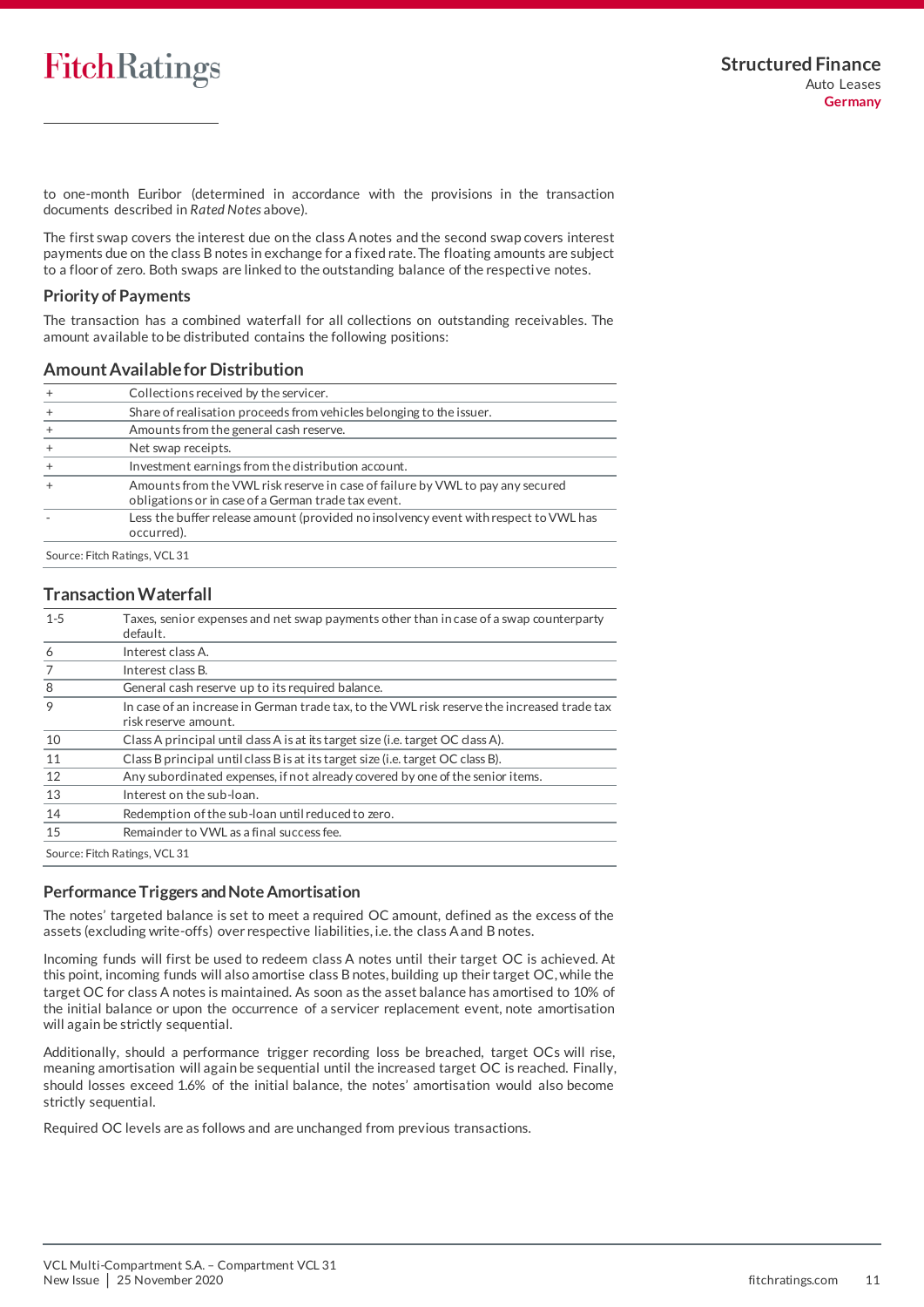## **Credit Enhancement Increases Conditions**

| Trigger                                | $Class A (\%)$ | $Class B (\%)$ |
|----------------------------------------|----------------|----------------|
| Initial available OC level             | 6.0            | 3.7            |
| Target OC, if no trigger breach        | 12.25          | 7.50           |
| Target OC, if level 1 trigger breached | 14.0           | 8.25           |
| Target OC, if level 2 trigger breached | 100            | 100            |
| Source: Fitch Ratings                  |                |                |

A level 1 trigger is hit if the cumulative losses exceed the following thresholds:

- Prior to (and including) the payment date falling in February 2022: 0.50%; and
- after the payment date falling in February 2022 until the payment date in November 2022: 1.15%.

A level 2 trigger is hit if cumulative losses exceed 1.6% at any payment date.

Please refer to the *Cash Flow Analysis* section for more details on the increased sensitivity of the pro-rata structure towards certain modelling assumptions.

#### **Disclaimer**

<span id="page-11-0"></span>Fitch relies in its credit analysis on legal and/or tax opinions provided by transaction counsel for the avoidance of doubt. Fitch has always made clear that it does not provide legal and/or tax advice or confirm that the legal and/or tax opinions, or any other transaction documents, or any transaction structures, are sufficient for any purpose. The disclaimer at the foot of this report makes it clear that this report does not constitute legal, tax and/or structuring advice from Fitch, and should not be used or interpreted as legal, tax and/or structuring advice from Fitch. Should readers of this report need legal, tax and/or structuring advice, they are urged to contact relevant advisers in the relevant jurisdictions.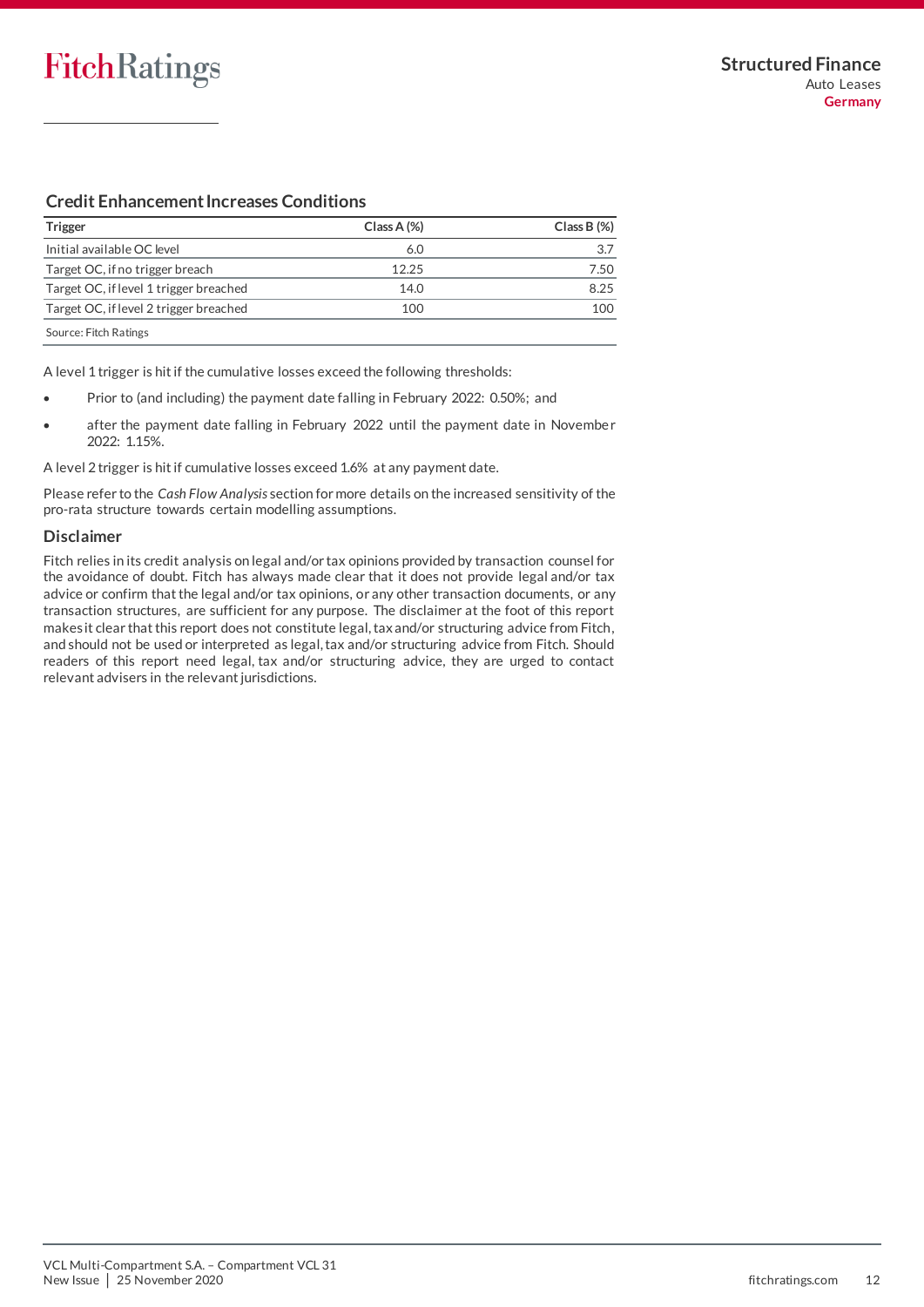## <span id="page-12-0"></span>**Counterparty Risk**

Fitch assesses the counterparty risk under its [Structured Finance and Covered Bonds](https://app.fitchconnect.com/search/research/article/RPT_10108544)  [Counterparty Rating Criteria](https://app.fitchconnect.com/search/research/article/RPT_10108544) to be in line with the ratings assigned based on the documentation provisions and analytical adjustments described in the following table.

#### **Counterparty Risk Exposures**

| Counterparty role/risk | Counterparty                                                  | Relevant rating under<br>criteria                                                                                                                                                                                       | Minimum ratings and<br>remedial actions                                                                                                                                                                                                   | Adjustment to analysis if minimum ratings and<br>remedial actions not in line with criteria                                                                                                                                                                                                                                               |
|------------------------|---------------------------------------------------------------|-------------------------------------------------------------------------------------------------------------------------------------------------------------------------------------------------------------------------|-------------------------------------------------------------------------------------------------------------------------------------------------------------------------------------------------------------------------------------------|-------------------------------------------------------------------------------------------------------------------------------------------------------------------------------------------------------------------------------------------------------------------------------------------------------------------------------------------|
| Issuer account bank    | <b>Bank of New York</b><br>Mellon, Frankfurt<br><b>Branch</b> | or Issuer Default Rating<br>(IDR)<br>Short-Term deposit<br>rating or IDR                                                                                                                                                | rating of 'A' or 'F1'; i)<br>replacement or ii)<br>guarantee within 30<br>calendar days of<br>downgrade below<br>minimum ratings or iii)<br>any other measure to<br>restore/maintain rating<br>of the notes.                              | Long-Term deposit rating Minimum IDR or deposit Minimum ratings and remedial actions i) and ii)<br>in line with criteria. Fitch notes that option (iii)<br>is not in line with its counterparty criteria and<br>could lead to a prolonged process as regards<br>remedial actions if option (iii) is favoured over<br>options (i) or (ii). |
| Swap provider          | ING Bank N.V.                                                 | Derivative counterparty<br>rating (DCR): long-term<br>rating; Short-Term IDR:<br>short-term rating. (Note:<br>Fitch does not issue short-<br>term DCRs, so the relevant<br>short-term rating is the<br>Short-Term IDR.) | $IDRotf$ F1':<br>or minimum DCR of<br>'BBB-' or Short-Term IDR<br>of 'F3' with collateral<br>posting required within<br>14 calendar days and<br>replacement or<br>guarantee within 30 days<br>of downgrade below both<br>minimum ratings. | DCR of 'A' or Short-Term Minimum ratings and remedial actions in line<br>with criteria.                                                                                                                                                                                                                                                   |
| Servicing continuity   | <b>VW Leasing GmbH</b>                                        | Not rated                                                                                                                                                                                                               | There is no minimum<br>rating for the servicer.<br>Issuer is entitled to<br>dismiss the servicer and<br>appoint a new servicer.                                                                                                           | Servicer continuity risk has been assessed to be<br>reduced in accordance with Fitch's<br>counterparty criteria, because the reserve fund<br>would cover payment obligations long enough<br>to be able to find a replacement. See<br>Operational Risk and Appendix 1 for detail.                                                          |
|                        |                                                               |                                                                                                                                                                                                                         |                                                                                                                                                                                                                                           |                                                                                                                                                                                                                                                                                                                                           |

Source: Fitch Ratings, VCL 31

#### <span id="page-12-2"></span>**Operational Risk**

VWL acts as servicer for the transaction. Remedial actions regarding the servicer foresee the replacement of the servicer in the event of servicer disruption, which includes a breach of servicer obligations, insolvency of the servicer or non-payment by the servicer. No replacement servicer has been named. However, the transaction documents state that the issuer shall find a replacement servicer after no longer than three months.

Despite the intrinsic problems Fitch sees with the issuer being tasked to find a replacement servicer, the agency considers that the reserve fund would cover payment obligations long enough to be able to find a replacement and other parties in this transaction (i.e. the security trustee) would have an interest to lend support to act in the best interest of noteholders. Fitch expects that the assets' standard nature will facilitate finding a new servicer as there are several potential candidates in the German leasing market that could take over the servicing of these assets.

#### <span id="page-12-1"></span>**Commingling Risk**

Commingling risk is considered a secondary risk driver in this transaction in line with Fitch's *Structured Finance and Covered Bonds Counterparty Rating Criteria*.

According to the transaction documents the servicer is no longer entitled to commingle collected payments with its own funds if VW is rated below 'BBB' or 'F2' by Fitch or the profit and loss sharing agreement between VW and VWFS or between VWFS and VWL is no longer in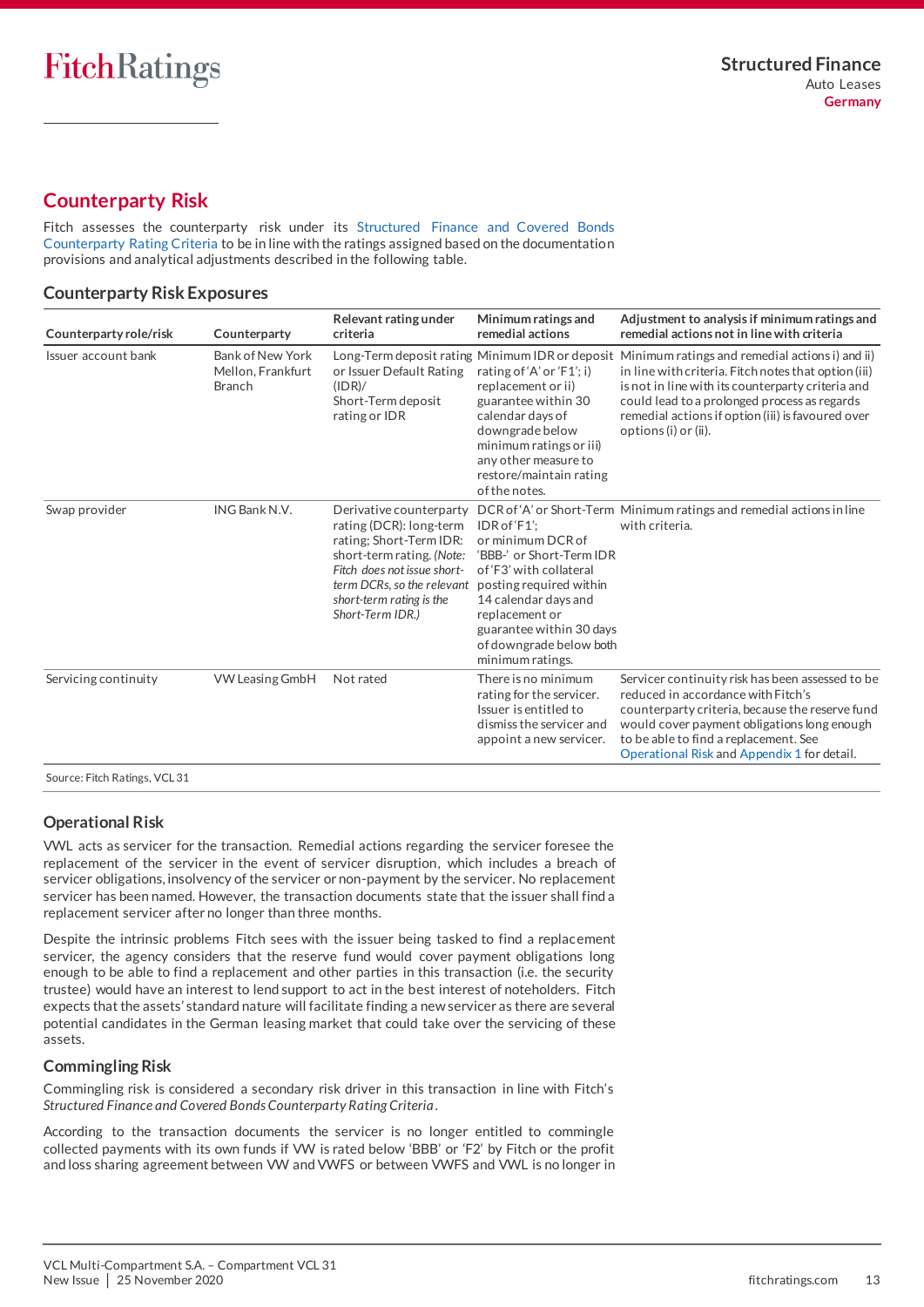place. In this case, VWL has to advance expected collections including 5% prepa yments for the following monthly period to the issuer's collection account.

The agency considers the provisions to sufficiently cover commingling risk.

#### <span id="page-13-1"></span>**Payment Interruption Risk**

Fitch tested the cash reserve coverage of the issuer's obligations under the swaps, the ongoing senior expenses and notes' interest. Based on the agency's calculations, the available cash reserve is sufficient to initially maintain these payments for 10 months. Fitch deems this horizon sufficient to cover a disruption in the collection process and to re-establish the same, even with a third party.

There is no the liquidity risk associated with coronavirus-related payment holidays for VCL 31 as lessees on payment holidays under the voluntary forbearance scheme offered by VWL until the end of September 2020 are not eligible for the final pool.

#### **Set-off Risk**

#### *Deposit Set-Off Risk*

The originator is not a deposit-taking entity, only its legally separated affiliate (VW Bank GmbH) is. As a result, there is no deposit-related set-off risk.

#### *Set-Off Risk with Regard to the Service Component, Extended Warranties and Insurance Products*

VWFS offers a range of insurance services and extended warranties as a complementary product for lease contracts, i.e. protection against unexpected repair needs after the maturity of the two-year car-maker guarantee. Neither the insurance nor the extended warranties or the service components of a lease are securitised.

#### **Tax Risk**

Based on its understanding of the applicable tax regimes, Fitch considers the risk of significant tax liabilities being imposed on the issuer to be limited.

Nevertheless, there are some remaining legal uncertainties with respect to potential trade tax (i.e. in case the tax authorities deem the special-purpose vehicle to be taxable in Germany) and secondary VAT liability (i.e. in case VWL defaults before it has forwarded the VAT portion to the authorities) that may be imposed on the issuer.

The seller will post and maintain a dedicated risk reserve (VWL risk reserve) equal to 1.1% of the initial discounted asset balance, which can be used to cover tax liabilities of the issuer and other seller-related risks. The agency regards this reserve, together with the available CE, to be sufficient to address contingent tax liabilities.

## <span id="page-13-0"></span>**Criteria Application, Model and Data Adequacy**

#### **Criteria Application**

See page 2 for the list of Applicable Criteria.

Fitch applies the [Consumer ABS Rating Criteria](https://app.fitchconnect.com/search/research/article/RPT_10142225) as its sector-specific criteria under the overarching framework provided by the [Global Structured Finance Rating Criteria,](https://app.fitchconnect.com/search/research/article/RPT_10126475) which is the master criteria for the sector. The remaining criteria listed under Applicable Criteria are cross sector criteria that outline Fitch's approach to counterparty risk and interest rate change vulnerability that are relevant for the ratings.

Fitch has analysed the risk of borrower default – and has set its default, recovery and prepayment assumptions – in accordance with its *Consumer ABS Rating Criteria*. Counterparty risks were analysed based on *Structured Finance and Covered Bonds Counterparty Rating Criteria*, dated January 2020.

#### **Models**

The asset assumptions outlined above were applied in Fitch's proprietary multi-asset cash flow model, with which the transaction's cash flows were modelled. Click on the link for the model or for the criteria for a description of the model.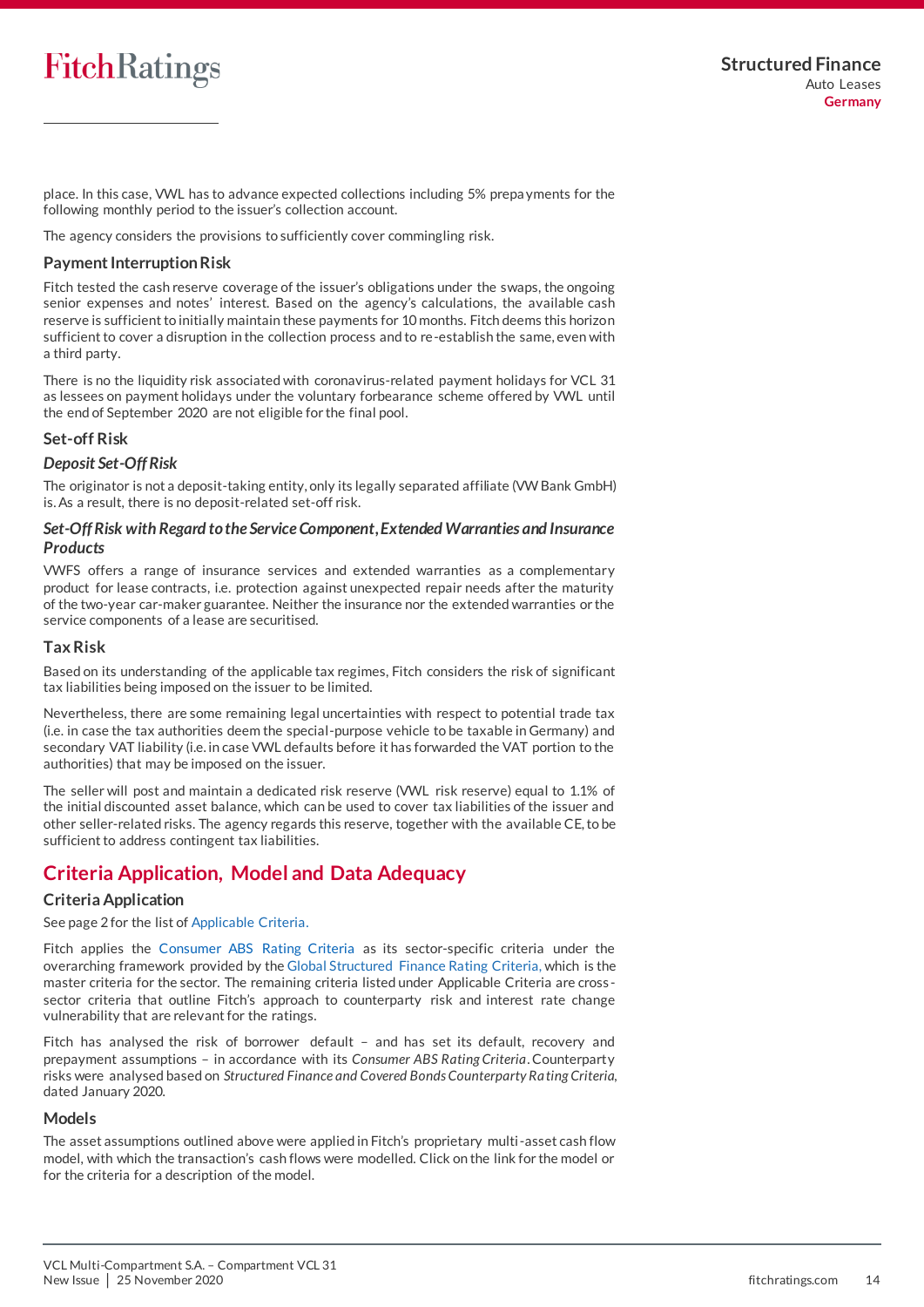#### [Multi-Asset Cash Flow Model](https://www.fitchratings.com/site/structuredfinance/emeacfm)

#### **Data Adequacy**

The following historical information was provided by VWL to support Fitch's analysis.

#### **Data Adequacy**

| Data                        | Time          | Period       | Frequency | Type    |
|-----------------------------|---------------|--------------|-----------|---------|
| Losses                      | Jan 07-Jun 20 | $13.5$ vears | Monthly   | Static  |
| Total book volume           | Dec 08-Jun 20 | $11.5$ vears | Monthly   | Dynamic |
| Delinguency                 | Dec 08-Jun 20 | $11.5$ vears | Monthly   | Dynamic |
| Company Finale Distribution |               |              |           |         |

Source: Fitch Ratings

Additionally, Fitch received pool stratifications and an amortisation profile of the provisional pool as of end-October 2020.

Fitch has received and reviewed the results of a third-party assessment conducted on the asset portfolio information. Fitch did not update its file review this year, but strongly relies on the outcomes of the past reviews of small targeted samples of VWL's origination files as it always found the information contained in the reviewed files to be adequately consistent with the originator's policies and practices and the other information provided to the agency about the asset portfolio.

Overall, Fitch views the asset pool information relied upon for the agency's rating analysis according to its applicable rating methodologies to be adequately reliable.

#### *Use of Third-Party Due Diligence Pursuant to SEC Rule 17g-10*

Form ABS Due Diligence-15E was not provided to, or reviewed by, Fitch in relation to this rating action.

## <span id="page-14-0"></span>**Surveillance**

Throughout the life of the transaction, Fitch will monitor the performance of the collateral and any changes at the servicer, or with the structure, that may influence the ratings of the notes.

Fitch will receive monthly investor reports detailing the performance of the portfolio. These will provide the basis for the agency's surveillance of the transaction's performance against base case expectations and the performance of the industry as a whole. The agency expects to assign an Issuer Report Grade of five stars to the investor reporting in line with previous transactions originated by VWL, as the standards of reporting are expected to remain comparable. Where appropriate, the agency may ask to monitor further data from the originator or the servicer. The ratings of the transaction will be reviewed by a committee at least once every 12 months, or when considered appropriate (e.g. if there is a deterioration in performance, an industry -wide development, or a change at the originators or the servicer that may influence the transaction).

Our quantitative analysis will focus on monitoring the key performance parameters (delinquencies, defaults, recoveries and prepayments) against the base-case assumptions. Fitch will further monitor the market developments regarding diesel-powered vehicles.

Fitch's structured finance performance analytics team ensures that the assigned ratings remain an appropriate reflection of the issued notes' credit risk. Details of the transaction's performance will be available to subscribers a[t www.fitchratings.com.](file://///colo-lonfrcel01/Infoserv_Archive/10141039/www.fitchratings.com)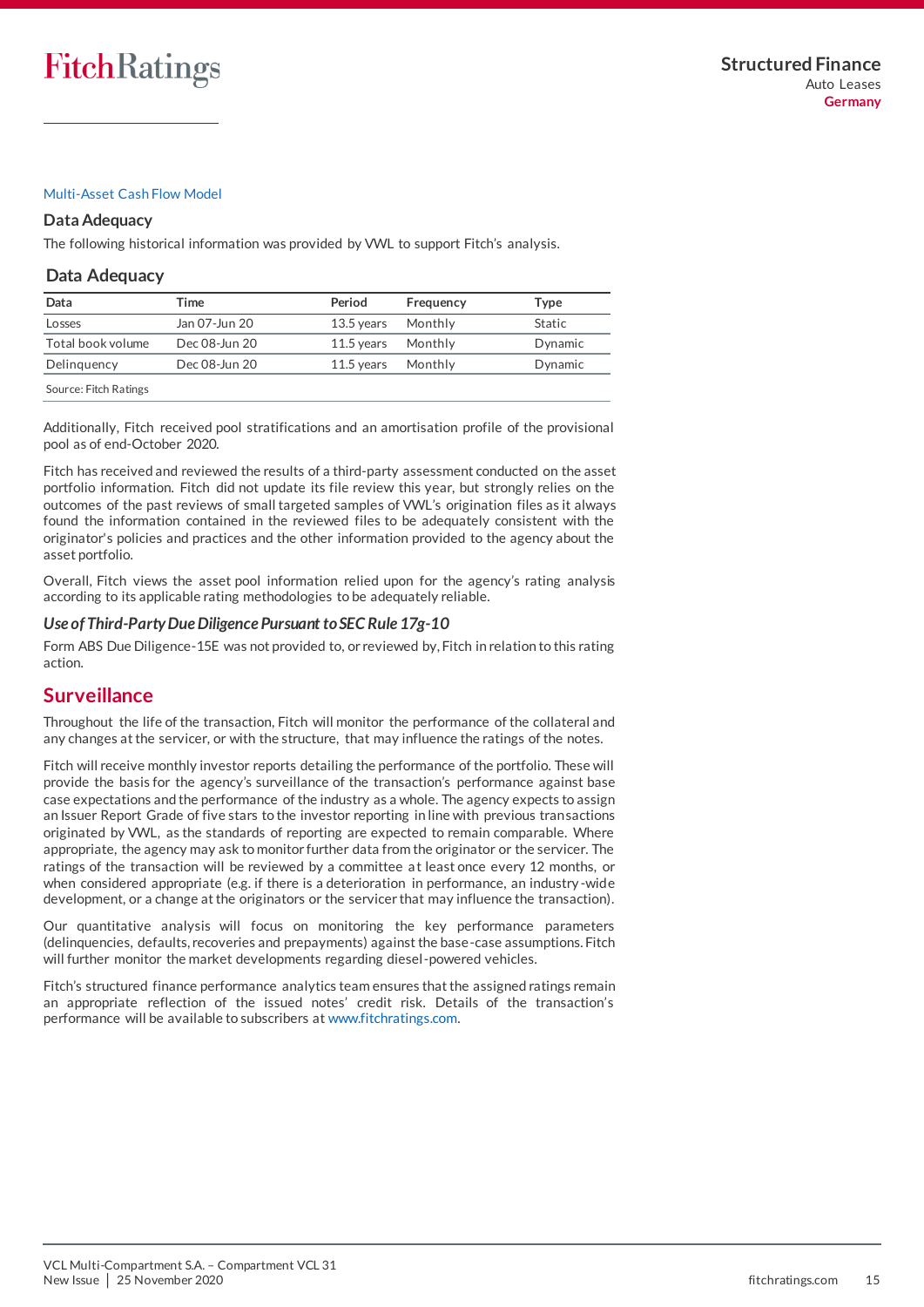## <span id="page-15-0"></span>**Appendix 1: Origination and Servicing**

#### **VWL**

VWL is a wholly owned subsidiary of VWFS, which is part of Volkswagen Group.

VWL's main activities are to promote the sale of the Volkswagen Group's automotive products (VW, Audi, SEAT, Skoda and VW Nutzfahrzeuge) and to strengthen customer loyalty to the Volkswagen Group brands. VWL has about 60 years' experience in the auto-financing business.

#### **Origination**

VWL offers leasing for new and used Volkswagen, Audi, SEAT, Skoda and VW Nutzfahrzeuge to commercial and non-commercial customers. Initially, the car is purchased by VWL. At the expiration of the leasing contract the vehicle will be sold by the car dealer or VWL. If the lessee wants to keep the car, it has to purchase the vehicle.

Depending on contract terms, the risk of the residual value being different from the market value of the car is borne by the car dealer or, in a few cases, the lessee (open-end contracts). The car dealer can transfer the residual value risk of closed-end contracts fully or partially, against a premium, to VWFS or the car manufacturer.

#### **Underwriting**

VWL manages its underwriting and distribution channel through the Leasing Operations/Underwriting (LOU) department. The LOU processes all leases and co-operates with a network of more than 3,500 dealers. Supported by a separate fraud prevention team, the LOU is also responsible for fraud detection. LOU employees are expected to undergo three months of training before carrying out any operational tasks in the teams and are offered a wide range of additional internal training to improve the consistency and quality of standards within the LOU.

Generally, the system works such that for contracts that fulfil the respective criteria, the steps including the approval are carried out in a fully automated fashion. The evaluation is, in essence, based on the following main categories: customer data, product type(s), vehicle information, payment history and scoring/credit rating. If a problem occurs, such as inconsistencies found or negative credit information, the request is processed manually. The underwriter then sees the outcome of the scoring and other information sources (such as Schufa, Buergel, Creditreform or payment history if applicable) and needs to approve the application manually.

The authority to approve a lease depends on the seniority of staff as well as a client's exposure. A junior lease administrator, for example, can approve a lease up to EUR50,000, while applications greater than EUR50,000 are approved by a senior lease administrator. Leases with a balance greater than EUR200,000 are managed by the special clients team.

#### **Servicing**

Fitch undertook a virtual operational review in September 2020. Overall, Fitch deems the underwriting and servicing capacities of VWL to be in line with market standards among the top German car finance companies; VWL also has a proven record in its securitisation activity. A review does not constitute due diligence, which Fitch does not perform, but relies upon the accuracy of data provided to it.

#### **Arrears Management and Special Servicing**

The debt management team is responsible for dealing with delinquent contracts.

Lessees receive calls from VWFS's call centre as soon as possible after the due date to determine the reasons for the missed payment. A first reminder letter is sent out 12 days, a second 24 days and a third 36 days after due date. Once payment agreements are in place, reminders in case of non-payments are sent out every five days.

VWFS has introduced scores to handle delinquent contracts according to priority. Team members have the authority to approve payment holidays or maturity extensions. In August 2020, VWL announced a voluntarily payment holiday scheme targeted at performing and delinquent customers who did not take a payment holiday under the legislative scheme that ended in June 2020 but are affected by the pandemic and related lockdown and social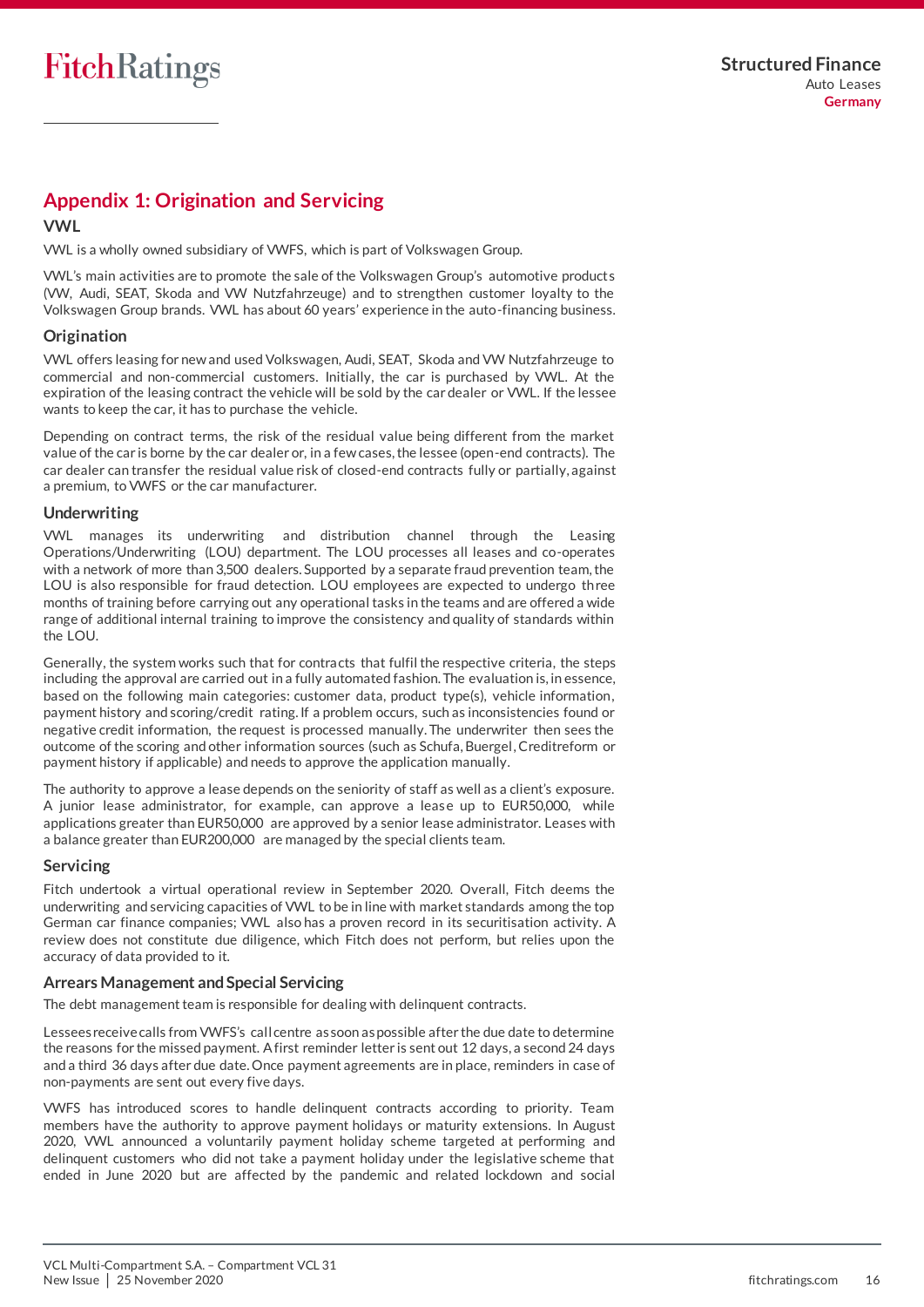distancing measures. The application period under the voluntarily payment holiday scheme ended in September 2020. For corporate customers, a contract is terminated after two missed instalments. For private clients, the point of termination is dependent on the ability of VWFS to terminate as prescribed by consumer protection regulation.

The collection centre is responsible for the handling of terminated contracts, second-hand marketing, court collections and charge-offs. It employs external collection agencies, which are compensated on the basis of their performance and success rates.

Vehicles can be repossessed following the effective date of the contract termination. After threatening repossession, a large portion of the terminated contracts has historically returne d to performing status. For those contracts that remain non-performing almost all orders for repossession are successful. Generally, VWFS judges whether it is worthwhile to pay for the repossession expenses as expected sale prices may be considered too low. VWFS normally obtains three bids from the dealer network before the vehicle is sold. A court settlement, to determine the borrower's outstanding obligation, is initiated around four months after the due date. The foreclosure process normally commences six months after the due date and is followed by the charge-off.

#### **RiskManagement**

<span id="page-16-0"></span>The originator must maintain all lease files, including supporting documents, for regular review by VWL to ensure compliance with policies and procedures. Retrospective risk-oriented audits are conducted regularly by internal audit department and by external auditors in course of the annual financial statements audit. VWL regularly backs up its databases and tests its business continuity plans.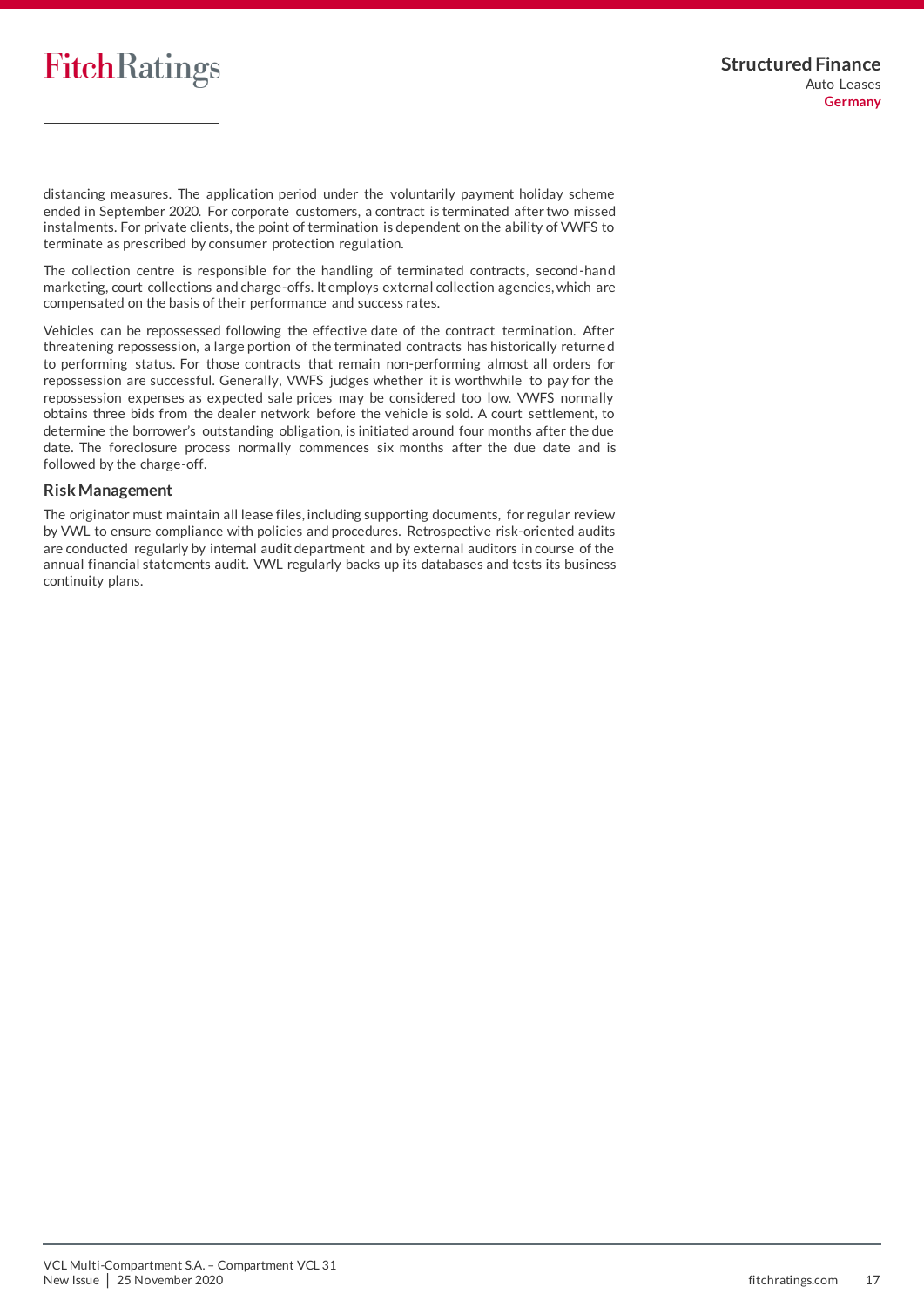**SF ESG Navigator<br>ABS - Auto** 

## <span id="page-17-0"></span>**Appendix 2: ESG Relevance Score**

#### FitchRatings **VCL Multi-Compartment S.A. - Compartment VCL 31**

#### **Credit-Relevant ESG Derivation**

 $key$  driver  $\begin{vmatrix} 0 \\ 0 \end{vmatrix}$ 5 4 issues issues driver VCL Multi-Compartment S.A. - Compartment VCL 31 has 5 ESG potential rating drivers 0 VCL Multi-Compartment S.A. - Compartment VCL 31 has exposure to macroeconomic factors and sustained structural shifts in secular preferences affecting consumer behavior but this has  $\blacktriangledown$  very low impact on the rating. Governance is minimally relevant to the rating and is not currently a driver.

## 1 2 3 potential driver not a rating<br>
driver<br>  $\begin{array}{|l|l|}\n\hline\n4 & \text{is sues} & 1\n\end{array}$ <br>
How to Read This Page<br>
ESG scores range from 1 to 5 based on a 15-level color gradation.<br>Red (5) is most relevant and green (1) is least relevant. **Trall ESG Scale** 5 issues not a rating driver 5 issues 4 issues

#### **Environmental (E)**

| <b>General Issues</b>                                         | E Score        | <b>Sector-Specific Issues</b>                                                                                                                                                         | Reference                   |                | <b>E</b> Scale |
|---------------------------------------------------------------|----------------|---------------------------------------------------------------------------------------------------------------------------------------------------------------------------------------|-----------------------------|----------------|----------------|
| <b>GHG Emissions &amp; Air Quality</b>                        | $\overline{2}$ | Regulatory risks, fines, or compliance costs related to<br>emissions, energy consumption and/or related reporting<br>standards                                                        | Asset Quality; Surveillance | 5              |                |
| <b>Energy Management</b>                                      | 2              | Assets' energy/fuel efficiency and impact on valuation                                                                                                                                | Asset Quality; Surveillance | 4              |                |
| Water & Wastewater Management                                 |                | n.a.                                                                                                                                                                                  | In.a.                       | $\overline{3}$ |                |
| Waste & Hazardous Materials<br>Management; Ecological Impacts |                | n.a.                                                                                                                                                                                  | In.a.                       |                |                |
| Exposure to Environmental Impacts                             | 2              | Asset, operations and/or cash flow exposure to extreme<br>weather events and other catastrophe risk, including but not<br>limited to flooding, hurricanes, tornadoes, and earthquakes | Surveillance                |                |                |

#### **Social (S)**

| <b>General Issues</b>                                         | S Score        | <b>Sector-Specific Issues</b>                                                                                                                    | Reference                      |                | <b>S</b> Scale |
|---------------------------------------------------------------|----------------|--------------------------------------------------------------------------------------------------------------------------------------------------|--------------------------------|----------------|----------------|
| Human Rights, Community<br>Relations, Access & Affordability  |                | In.a.                                                                                                                                            | n.a.                           | 5              |                |
| Customer Welfare - Fair Messaging,<br>Privacy & Data Security | $\overline{2}$ | Compliance with consumer protection related regulatory<br>requirements, such as fair/transparent lending, data security,<br>and safety standards | Operational Risk; Surveillance |                |                |
| Labor Relations & Practices                                   | $\overline{2}$ | Labor practices, pension obligations and related litigation                                                                                      | Surveillance                   | 3              |                |
| <b>Employee Wellbeing</b>                                     |                | n.a.                                                                                                                                             | n.a.                           | $\mathfrak{p}$ |                |
| Exposure to Social Impacts                                    | 3              | Macroeconomic factors and sustained structural shifts in<br>secular preferences affecting consumer behavior                                      | Asset Quality; Surveillance    |                |                |

#### **How to Read This Page**

**The Environmental (E), Social (S) and Governance (G) tables The Environmental (E), Social (S) and Governance (G) tables**<br>break out the individual components of the scale. The right-hand box<br>shows the aggregate E, S, or G score. General Issues are relevant<br>across all markets with S How to Read This Page<br>ESG scores range from 1 to 5 based on a 15-level color gradation.<br>Red (5) is most relevant and green (1) is least relevant.<br>The Environmental (E), Social (S) and Governance (G) tables<br>break out the in These scores signify the credit-relevance of the sector-specific ESG socres range from 1 to 5 based on a 15-level color gradation.<br>Red (5) is most relevant and green (1) is least relevant.<br>The Environmental (E), Social (S) and Governance (G) tables<br>break out the individual components of shows the aggregate E, S, or G score. General issues are relevant asset class. Scores are assigned to each sector-specific issue.<br>These scores signify the credit-relevance of the sector-specific issues<br>tsues to the transac

**The Credit-Relevant ESG Derivation table** shows the overall ESG score. This score signifies the credit relevance of combined E, S and Gissues to the transaction's or program's credit rating. The three collapsion columns t transaction's or program's sub-component ESG scores. The box on<br>the far left identifies some of the main ESG issues that are drivers or<br>potential drivers of the transaction's or program's credit rating<br>(corresponding with

**Classification** of ESG issues has been developed from Fitch's sector ratings criteria. The General Issues and Sector-Specific Issues draw on the classification standards published by the Sustainability Accounting Standard

|                | <b>CREDIT-RELEVANT ESG SCALE - DEFINITIONS</b><br>How relevant are E, S and G issues to the overall credit rating?                                         |
|----------------|------------------------------------------------------------------------------------------------------------------------------------------------------------|
| 5              | Highly relevant; a key transaction or program rating driver that<br>has a significant impact on an individual basis.                                       |
| $\overline{4}$ | Relevant to transaction or program ratings; not a key rating driver<br>but has an impact on the ratings in combination with other<br>factors.              |
| 3              | Mnimally relevant to ratings; either very low impact or actively<br>mitigated in a way that results in no impact on the transaction or<br>program ratings. |
| $\mathfrak{p}$ | Irrelevant to the transaction or program ratings; relevant to the<br>sector.                                                                               |
|                | Irrelevant to the transaction or program ratings; irrelevant to the<br>sector.                                                                             |

#### **Governance (G)**

| <b>General Issues</b>                                       | <b>G</b> Score | <b>Sector-Specific Issues</b>                                                                                                                              | Reference                                                                                             | <b>G</b> Scale |  |
|-------------------------------------------------------------|----------------|------------------------------------------------------------------------------------------------------------------------------------------------------------|-------------------------------------------------------------------------------------------------------|----------------|--|
| Rule of Law, Institutional and<br><b>Regulatory Quality</b> | 3              | Jurisdictional legal risks; regulatory effectiveness;<br>supervisory oversight; foreclosure laws; government support<br>and intervention                   | Asset Isolation and Legal Structure; Asset Quality; Rating<br>Caps: Surveillance                      |                |  |
| Transaction & Collateral Structure                          | 3              | Asset isolation; resolution/insolvency remoteness; legal<br>structure; structural risk mitigants; complex structures                                       | Asset Isolation and Legal Structure; Asset Quality; Financial<br>Structure; Rating Caps; Surveillance |                |  |
| Transaction Parties & Operational<br><b>Risk</b>            | 3              | Counterparty risk; origination, underwriting and/or aggregator<br>standards: borrower/lessee/sponsor risk:<br>originator/servicer/manager/operational risk | Asset Quality; Financial Structure; Operational Risk; Rating<br>Caps: Surveillance                    |                |  |
| Data Transparency & Privacy                                 | 3              | Transaction data and periodic reporting                                                                                                                    | Asset Isolation and Legal Structure; Asset Quality; Financial<br>Structure: Surveillance              |                |  |
|                                                             |                |                                                                                                                                                            |                                                                                                       |                |  |